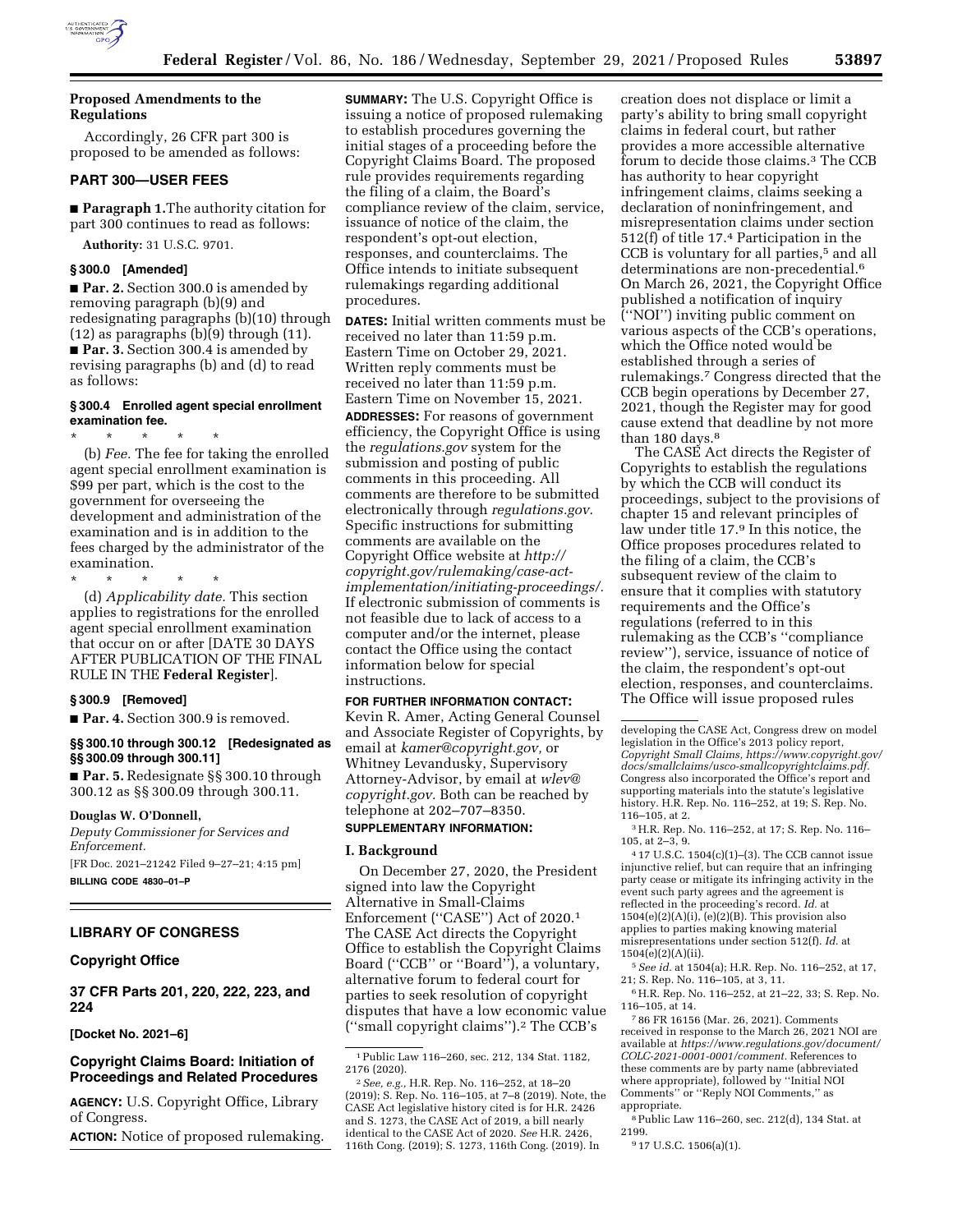related to later stages of a proceeding in subsequent rulemakings.

### *A. Initiating a Claim*

To initiate a proceeding before the CCB, a claimant shall, ''subject to such additional requirements as may be prescribed in regulations established by the Register of Copyrights,'' file a claim that ''(1) includes a statement of material facts in support of the claim; (2) is certified under [17 U.S.C.  $1506(y)(1)$ ; and  $(3)$  is accompanied by a filing fee in such amount as may be prescribed in regulations established by the Register of Copyrights.'' 10 The legislative history states that the Office should establish a process that is ''accessible especially for *pro se* parties and those with little prior formal exposure to copyright laws.'' 11

Parties provided comments on several matters relating to the contents of a claim. Commenters emphasized the need for plain language,12 suggested that the forms should be available, at a minimum, in English and Spanish,<sup>13</sup> and encouraged the use of fillable forms.14 The Office agrees with these suggestions, and intends to use plainlanguage fillable forms throughout various stages of CCB proceedings, including for the filing of a claim.

The Office proposes that to initiate a proceeding, a claimant must: First, complete a claim form provided by the CCB; second, complete an initial notice form, also provided by the CCB; and, finally, submit the completed forms and required filing fee through the Board's electronic filing and document management system. A claimant who is

12Sen. Dick Durbin, Sen. John Kennedy & Rep. Hakeem Jeffries Initial NOI Comments at 1 (stating that CCB forms should be ''user-friendly, with simplified forms and guidance provided in such a way that parties will not feel compelled to hire an attorney to understand and assist them with the process'') (emphasis omitted); Am. Bar Ass'n Intell. Prop. L. Sec. (''ABA–IPL'') Reply NOI Comments at 2; Patreon Initial NOI Comments at 2.

13Am. Intell. Prop. L. Ass'n (''AIPLA'') Initial NOI Comments at 2; Copyright Alliance, Am. Photographic Artists, Am. Soc'y for Collective Rights Licensing, Am. Soc'y of Media Photographers, The Authors Guild, CreativeFuture, Digital Media Licensing Ass'n, Graphic Artists Guild, Indep. Book Pubs. Ass'n, Music Creators N. Am., Nat'l Music Council of the United States, Nat'l Press Photographers Ass'n, N. Am. Nature Photography Ass'n, Prof. Photographers of Am., Recording Academy, Screen Actors Guild-Am. Fed. of Television and Radio Artists, Soc'y of Composers & Lyricists, Songwriters Guild of Am. & Songwriters of N. Am. (''Copyright Alliance, et al.'') Initial NOI Comments at 10; Engine Initial NOI Comments at 3; Niskanen Center Initial NOI Comments at 2.

14Copyright Alliance, et al. Initial NOI Comments at 11; Coalition of Visual Artists Initial NOI Comments at 5–8; ABA–IPL Reply NOI Comments at 2.

unable to use the electronic filing and document management system may initiate a proceeding by using printed forms and alternative submission instructions. In addition to the statutory requirements to submit the claim and filing fee to the CCB, the Office is proposing that the claimant be required to submit a completed initial notice form with the claim form. This proposal allows a Copyright Claims Attorney to review the initial notice and address any issues during compliance review, and issue the signed notice under Copyright Office seal upon approving the claim.15

The proposed rule sets forth the required information for the claim form. It generally requires the claimant to identify the parties, the claim asserted under section 1504(c), and the harms experienced as a result of the dispute subject to the proceeding. Then, the claimant must identify certain facts relevant to the claim and provide a statement describing the dispute in more detail. The claimant will be asked to be as detailed as possible, but, as contemplated by Congress, the CCB will ''construe liberally'' any information in the claim to satisfy regulatory requirements during claim review.16

The Office received one substantive comment arguing that the claim should require more than is required by notice pleading as set forth in the Federal Rules of Civil Procedure.17 Such a heightened pleading standard, however, would go against congressional intent. The legislative history explains that ''many of the terms and processes used in the [CASE] Act are drawn from preexisting, related state and federal statutory language, the Federal Rules of Civil Procedure, and established case law,'' and emphasizes that the CCB is intended to be ''an efficient, effective, and voluntary alternative'' to litigation.<sup>18</sup> As a general rule, therefore, practice before the CCB should be less complex than practice in the federal courts, and certainly not more complex. Further, to the extent there are statements in the claim that clearly do not state facts upon which relief can be granted, the CCB anticipates that the compliance review process typically will resolve such issues. Finally, the claimant must certify that the information provided in the claim form

17 Google Initial NOI Comments at 1 (referring to Federal Rule of Civil Procedure 12).

18H.R. Rep. No. 116–252, at 23.

is ''accura[te] and truthful[ ]'' 19 to the best of the certifying party's knowledge.

The proposed rule also allows optional documentation to be attached to the claim form, including copies of the works involved. While some commenters suggested that additional documentation should be a requirement for filing a claim and serving notice,20 the Office believes that requiring such information at the initial claim stage would discourage claimants from initiating a proceeding and would be more burdensome than the requirements for litigation in the federal courts. Documentary evidence will be a focus of the standard requests for production that the Office will propose in a future rulemaking addressing discovery.

The proposed rule does not address matters relating to the layout or presentation of questions on the form, as the Office seeks to preserve the flexibility to adjust those items as circumstances warrant. The Office intends to make proposed forms available in advance of the CCB's commencement of operations.

*B. Review of the Claim by Officers and Attorneys* 

### 1. Compliance Review

After the claimant files a claim, the claim ''shall be reviewed by a Copyright Claims Attorney to ensure that the claim complies with [chapter 15] and applicable regulations.'' 21 If the claimant is proceeding ''*pro se,*'' *i.e.,*  they are not represented by an attorney, the claim and assertions are to be ''construed liberally in favor of adjudicating applicable claims and defenses.'' 22

If the claim is found to comply with the statute and regulations, the CCB shall notify the claimant and provide instructions to proceed with service of the claim.23 If the claim is found not to comply, the CCB is required to provide the claimant with a notice of deficiency and an opportunity to file an amended claim within 30 days after receiving the notice.24 The amended claim is then reviewed, and the claimant is either notified of the sufficiency of the claim or directed to file an additional amended complaint in that 30-day period. This second amended complaint is reviewed a final time, with the CCB

<sup>10</sup> *Id.* at 1506(e).

<sup>11</sup>H.R. Rep. No. 116–252, at 17; *see also* S. Rep. No. 116–105, at 9–10.

<sup>15</sup>The Office has modeled the procedures governing issuance of the initial notice on those pertaining to issuance of a summons under Rule 4 of the Federal Rules of Civil Procedure. *See* H.R. Rep. No. 116–252 at 22.

 $^{16}$  *Id.* 

<sup>19</sup> 17 U.S.C. 1506(y).

<sup>20</sup>*See, e.g.,* Ben Vient Initial NOI Comments at 2; Copyright Alliance, et al. Initial NOI Comments at 13; Univ. of Mich. Library Initial NOI Comments at 1.

<sup>21</sup> 17 U.S.C. 1506(f)(1).

<sup>22</sup>H.R. Rep. No. 116–252, at 22.

<sup>23</sup> 17 U.S.C. 1506(f)(1)(A).

<sup>24</sup> *Id.* at 1506(f)(1)(B).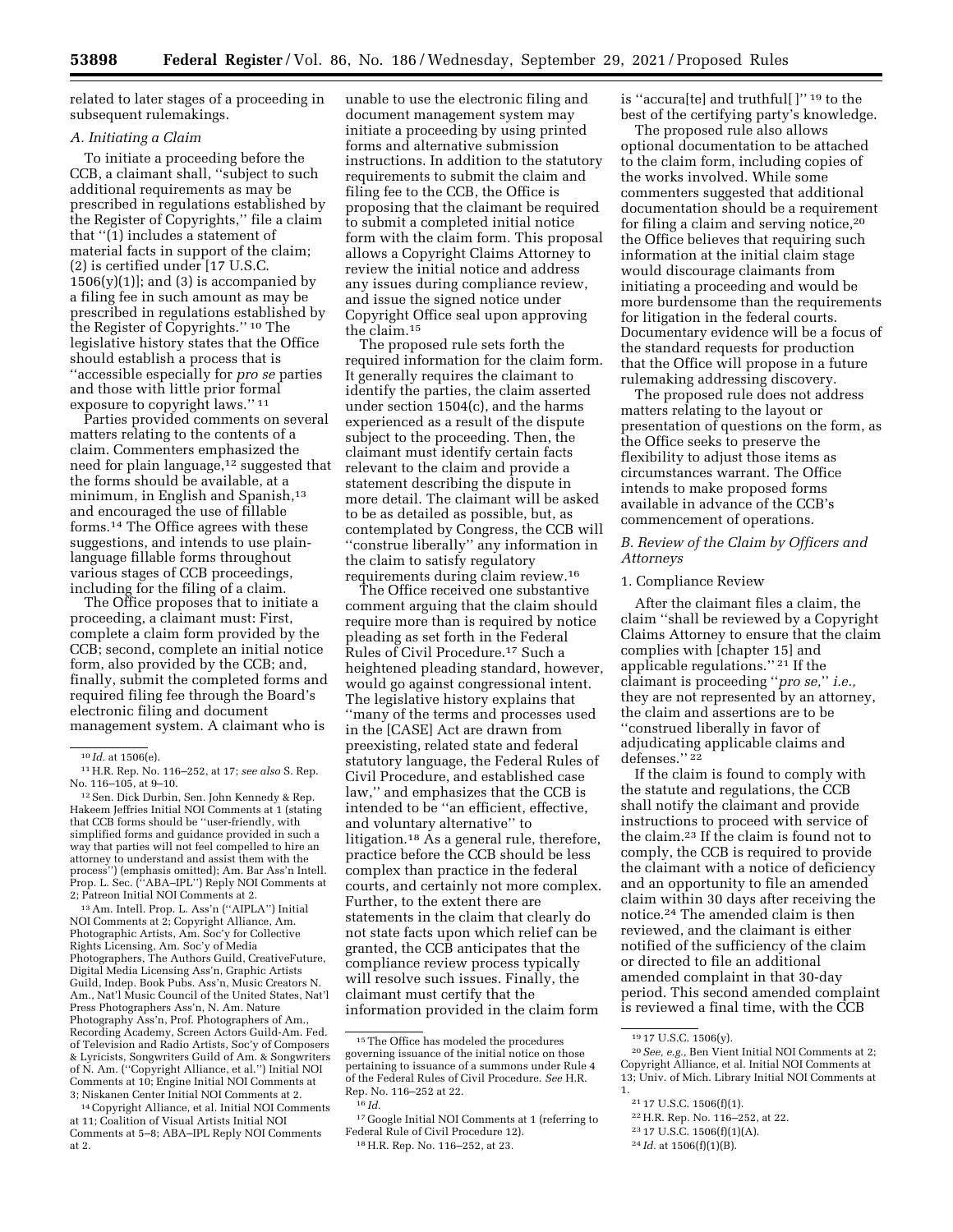either clearing the claim for service or, upon confirmation of noncompliance by a Copyright Claims Officer, dismissing the claim without prejudice. The CCB shall also dismiss without prejudice any proceeding in which the claimant fails to file an amended complaint within the 30-day window. Counterclaims are subject to the same compliance review.25

The statute describes the compliance review process in some detail. Here, the Office proposes a limited number of regulations to clarify the scope of review. The proposed rule provides that a Copyright Claims Attorney shall review a claim to determine whether the allegations ''clearly do not state a claim upon which relief can be granted.'' This standard echoes the standard set forth in the Federal Rules of Civil Procedure,26 but is meant to be less exacting than that governing a motion to dismiss. The Office believes that this approach is in the best interest of all parties: The claimant has the opportunity to state its case; the respondent has a better understanding of the allegations involved in the claim and will be in a stronger position to consider participation; and the CCB will avoid the administrative burden associated with hearing overbroad or clearly implausible claims. The Office is also proposing to incorporate an examination standard from the *Compendium of U.S. Copyright Office Practices,* which stipulates that while the Office does not conduct factual investigations, it may take administrative notice of facts generally known as established and may use that knowledge during compliance review.27 Finally, as suggested by one commenter,28 the proposed rule clarifies that the CCB's clearance of a claim for notice is not an endorsement of the facts and statements asserted in the claim.

### 2. Dismissal for Unsuitability

Under the statute, the CCB must dismiss a claim or counterclaim without prejudice if it ''concludes that the claim or counterclaim is unsuitable for determination . . . including on account of any of the following . . . [t]he failure to join a necessary party; . . . [t]he lack of an essential witness,

evidence, or expert testimony; [or] [t]he determination of a relevant issue of law or fact that could exceed either the number of proceedings the [CCB] could

reasonably administer or the subject matter competence of the [CCB].'' 29 The issue of unsuitability may be taken up by the Board at any time during the proceedings, whether during compliance review or thereafter.30

The Office did receive suggestions as to particular claims that should be considered unsuitable.31 At this time, however, the proposed regulation addresses only the procedural matter of how the issue of unsuitability will be addressed. The Office proposes that the issue of unsuitability may be raised by the Board or by any party to the proceeding. Upon consideration of the matter, the Board may issue an order dismissing the claim without prejudice, after which the claimant has an opportunity to request reconsideration and the respondent has an opportunity to respond. In proposing this approach, the Office seeks to strike an appropriate balance between maximizing parties' opportunity to be heard and preserving the Board's authority to dismiss claims that it determines to be unsuitable for determination.

### *C. Service of Initial Notice*

Once the claimant receives notification that the claim is compliant, the claimant must, not later than ninety days from receiving notification, file with the CCB proof of service on the respondent in order to proceed with the claim.32 To effectuate service, the claimant ''shall cause notice of the proceeding and a copy of the claim to be served on the respondent" 33 as prescribed by the statute and regulations.

### 1. Content of Initial Notice

To ensure that respondents are provided with proper notice of the claims asserted against them, the statute details elements that must be included in the initial notice accompanying the claim. In addition, the Office is required to create a prescribed initial notice form and is vested with regulatory authority to specify further requirements to be included in the notice.

At a minimum, the initial notice must describe the CCB and the nature of a CCB proceeding, so that *pro se* parties understand the process.34 The initial notice must include ''a clear and prominent explanation of the respondent's right to opt out of the proceeding and the rights the

respondent waives if [they] do [ ] not.'' 35 In particular, it must include a prominent statement that by not opting out of a CCB proceeding within sixty days of receiving the notice, the respondent ''loses the opportunity to have the dispute decided by a court created under article III of the Constitution of the United States'' and ''waives the right to a jury trial regarding the dispute.'' 36

In the NOI, the Office requested comment on ''additional regulatory requirements to help ensure that the initial notice conveys a clear explanation of the CCB, deadlines associated with the pending claim, the ability and method for the respondent to opt out of the proceeding, and the benefits and consequences of participating or declining to do so." 37 The Office provided examples of various approaches by federal and state courts,38 and invited parties to provide specific language to be included on the form or sample forms.39 The Office asked whether the notice should include a docket number and links to the CCB's website for relevant public information, and encouraged parties to suggest additional educational information ''while being mindful that the notice must remain easy to understand and avoid overwhelming respondents.'' 40

In response, commenters suggested a number of additional features to be included. Some proposed that the notice include not only information such as the respondent's name, phone number, address, email address, and other contact information, but also information about the claim itself and background information about the CCB.41 Others suggested that the notice

38Admin. Off. of the U.S. Cts., Summons in a Civil Action (June 2012), *[https://www.uscourts.gov/](https://www.uscourts.gov/sites/default/files/ao440.pdf) [sites/default/files/ao440.pdf](https://www.uscourts.gov/sites/default/files/ao440.pdf)* (form AO 440); Clerk for the Circuit Court of Cook County, Summons (Dec. 2020), *[http://www.cookcountyclerkofcourt.](http://www.cookcountyclerkofcourt.org/Forms/pdf_files/CCG0001.pdf) org/Forms/pdf*\_*[files/CCG0001.pdf](http://www.cookcountyclerkofcourt.org/Forms/pdf_files/CCG0001.pdf)* (form CCG 0001 A) (as of Sept. 14, 2021, Cook County Clerk of Court website was inaccessible); New Jersey Courts, Small Claims Summons and Return of Service (Sept. 2018), *[https://njcourts.gov/forms/10534](https://njcourts.gov/forms/10534_appendix_xi_a2.pdf)*\_*appendix*\_ *xi*\_*[a2.pdf.](https://njcourts.gov/forms/10534_appendix_xi_a2.pdf)* 

41Copyright Alliance, et al. Initial NOI Comments at 11. However, the same comment observed that the notice ''should provide only the essential information about the process because providing too much information could overwhelm the Respondent.'' *Id.* at 12. Another commenter suggested that the notice include the ''legal name of the Plaintiff, a physical address, and a telephone number by which a live person can be called by the Continued

<sup>25</sup> *Id.* at 1506(f)(2).

<sup>26</sup>Fed. R. Civ. P. 12(b)(6).

<sup>27</sup>U.S. Copyright Office, *Compendium of U.S. Copyright Office Practices, Third Edition* sec. 602.4(C) (3d ed. 2021).

<sup>28</sup>Elec. Frontier Found. (''EFF'') Initial NOI Comments at 2.

<sup>29</sup> 17 U.S.C. 1506(f)(3).

<sup>30</sup> *Id.* 

<sup>31</sup>*See, e.g.,* EFF Initial NOI Comments at 3.

<sup>32</sup> 17 U.S.C. 1506(g).

<sup>33</sup> *Id.* 

<sup>34</sup> *Id.* at 1506(g)(1).

<sup>35</sup>H.R. Rep. No. 116–252, at 22; *see also* 17 U.S.C. 1506(g)(1).

<sup>36</sup> 17 U.S.C. 1506(g)(1).

<sup>37</sup> 86 FR at 16159.

<sup>39</sup> 86 FR at 16159.

<sup>40</sup> *Id.*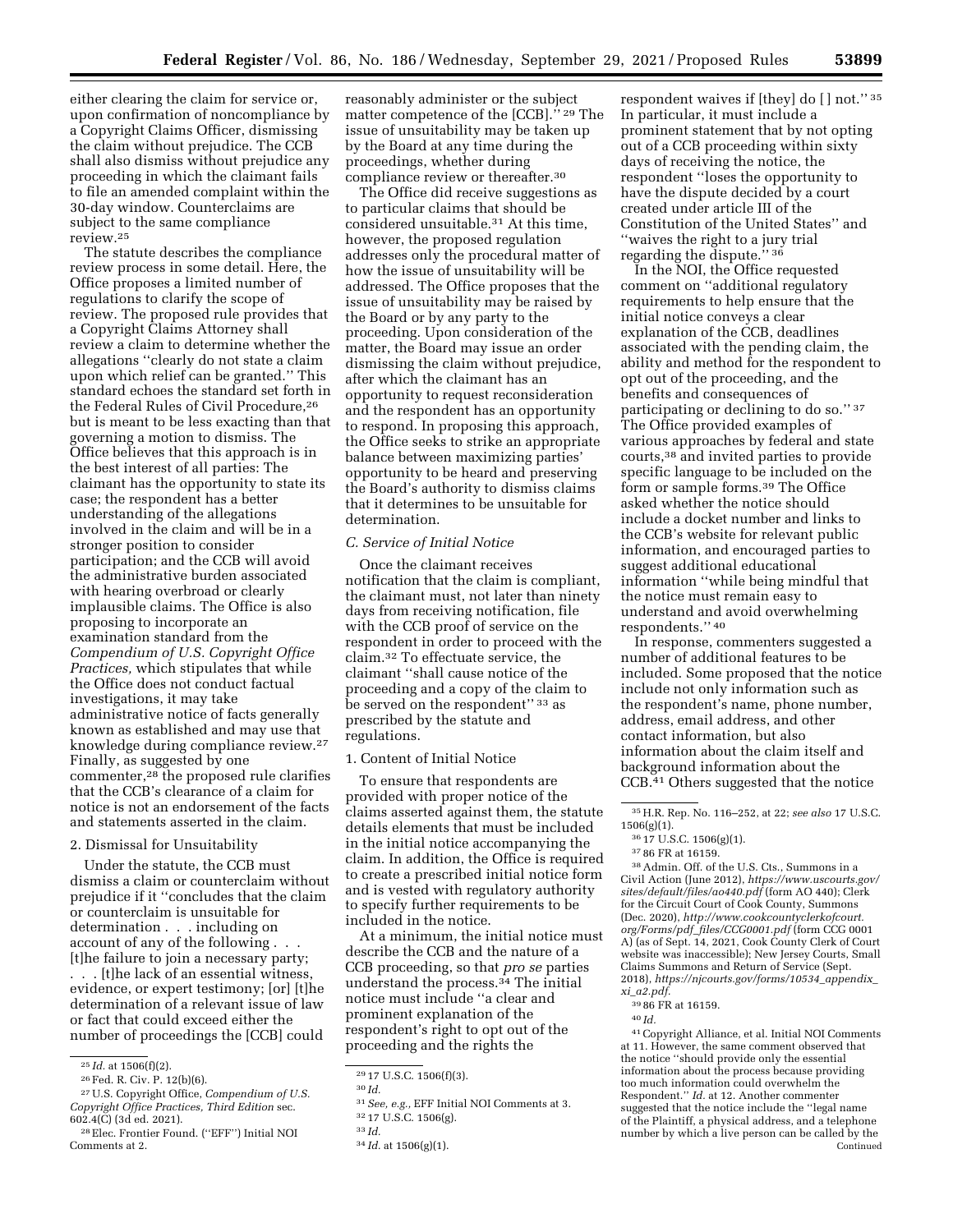include explanations of copyright law,42 fair use,<sup>43</sup> and other defenses.<sup>44</sup> Multiple commenters argued that the notice should not include elements of infringement or defenses, but should simply state that there are defenses available and include a link to the Copyright Office web page with information about fair use and other defenses that would be typically raised.45 Many agreed that the notice should address the pros and cons of opting out, with several noting that the Board should do so clearly, concisely, and in a disinterested way.46

The Office appreciates parties' comments on this issue and proposes that the initial notice to the respondent be provided in a form that includes the information required by the statute as well as additional basic information about the claim and the parties. The Office envisions a notice that, as is the case with summonses issued by federal courts, is clear and concise and is easy to understand. The Office also envisions that the notice will bear the Office's seal, the CCB's logo, and other indicia to identify it as an official document issued by the federal government.

The Office received a number of suggestions related to substantive claim information that should be attached to the notice, including evidence of infringement 47 and a picture of the allegedly infringing work.48 The Office believes that for efficiency and clarity, substantive information should be included in or attached to the claim, which sets forth the facts at issue, rather than the notice, which sets forth the procedural implications of the claim. The initial notice is similar to a summons, and with a few exceptions

44Copyright Alliance Initial NOI Comments at 11. 45*See, e.g.,* AIPLA Initial NOI Comments at 2; Copyright Alliance, et al. Initial NOI Comments at

18. 46*See, e.g.,* Public Knowledge, Re:Create, Ctr. for Democracy & Tech., R St. Inst., Org. for Transformative Works (''Public Knowledge, et al.'') Initial NOI Comments at 14 (''The notice language needs to describe the opt-out process clearly, concisely, and in a manner that is comprehensible to a lay audience.''); Google Initial NOI Comments at 1 (''To the extent that the Office intends to give respondents information on the possible consequences of opting out, it will be important to communicate the associated uncertainty in a clear and disinterested way.''); Authors Alliance Initial NOI Comments at 3 (asserting among other things that ''the notice should also describe situations for which the tribunal may not be a suitable venue for dispute resolution'').

47Ben Vient Initial NOI Comments at 2.

48Computer & Comms's Indus. Assoc. & internet Assoc. (''CCIA & IA'') Initial NOI Comments at 3.

(such as the caption, docket number, and names and addresses of the parties), every notice issued by the Board will be identical. And, for the reasons stated above, the Office has included documentary evidence as an optional attachment to the claim rather than a requirement.

The proposed rule prescribes that claimants use an initial notice form provided by the Board, with most of the content prepared by the Board for use in all initial notices. Claimants will fill in certain information, such as the names, addresses, and contact information for the claimant and the respondent. The rule does not require that the claimant provide a telephone number or email address in the initial notice. Although the Office recognizes the benefits of providing means through which the parties may communicate to discuss the merits of a claim and to discuss settlement, the Office also recognizes that such information might implicate privacy or other interests. The Office invites comments on this proposed approach.

In addition to basic information about the parties, the notice form would require the claimant to identify the nature of the claims being asserted—*i.e.,*  whether the claim is for copyright infringement, a declaration of noninfringement, or misrepresentation in connection with a notification or a counter notification served on an online service provider under section 512 of title 17.

The notice would also include the information required by 17 U.S.C. 1506, including a brief description of the CCB and its proceedings, a statement advising the respondent of the right to opt out of the proceeding, how to opt out, and the consequences of doing so (including the statements required by 17 U.S.C. 1506(g)(1)(A) and (B)). It is the Office's intention that the latter statement be concise, clear, and objective.

The notice will also direct the respondent (as well as the claimant) to further information that will be made available on the Office or CCB websites pertaining to copyright law, including exclusive rights, infringement, and exceptions and limitations, as well as further information on CCB proceedings. Information will be provided on how to access the Board's electronic filing and document management system, which will also give respondents a means to confirm that the notice relates to a genuine legal proceeding.

2. Service of Process and Designated Agents

Under the statute, any individual who is not a party to the proceeding and is older than 18 years of age may effectuate service,49 and both service and waiver of service may only occur within the United States.50 Choosing how to effectuate service, however, depends on the nature of the respondent. The statute includes separate rules of service for individuals and corporations, partnerships, and unincorporated associations, including those organizations using designated service agents.51 No claims can be brought ''by or against a Federal or State governmental entity.'' 52

Service on an individual 53 may be effectuated by using procedures analogous to those in the Federal Rules of Civil Procedure.54 Service can be accomplished by ''complying with State law for serving a summons in an action brought in courts of general jurisdiction in the State where service is made.'' 55 Service can also be accomplished by ''leaving a copy of the notice and claim at the individual's dwelling or usual place of abode with someone of suitable age and discretion who resides there.'' 56 Finally, service on an individual can be accomplished by ''delivering a copy of the notice and claim to an agent designated by the respondent to receive service of process or, if not so designated, an agent authorized by appointment or by law to receive service of process.'' 57

Like individuals, corporations, partnerships, or unincorporated associations can be served ''by complying with State law for serving a summons in an action brought in courts of general jurisdiction in the State where service is made.'' 58 These organizations can also be served by delivering the notice and claim to ''an officer, a managing or general agent, or any other agent authorized by appointment or by law to receive service of process in an action brought in courts of general jurisdiction in the State

52 *Id.* at 1504(d)(3).

53For a minor or an incompetent individual, service can be effectuated only by ''complying with State law for serving a summons or like process on such an individual in an action brought in the courts of general jurisdiction of the State where service is made.'' *Id.* at 1506(g)(8); *see also id.* at 1506(g)(4).

- 54*See* Fed. R. Civ. P. 4(e).
- 55 17 U.S.C. 1506(g)(4)(A).
- 56 *Id.* at 1506(g)(4)(C).

Respondent during normal business hours to discuss the claim.'' Ryan Fountain Initial NOI Comments at 1.

<sup>42</sup>Anthony Davis Jr. & Katherine Luce Initial NOI Comments at 2.

<sup>43</sup>Patreon Initial NOI Comments at 3.

<sup>49</sup> 17 U.S.C. 1506(g)(3).

<sup>50</sup> *Id.* at 1506(g)(9).

<sup>51</sup> *Id.* at 1506(g)(4)–(5).

<sup>57</sup> *Id.* at 1506(g)(4)(D).

<sup>58</sup> *Id.* at 1506(g)(5)(A)(i).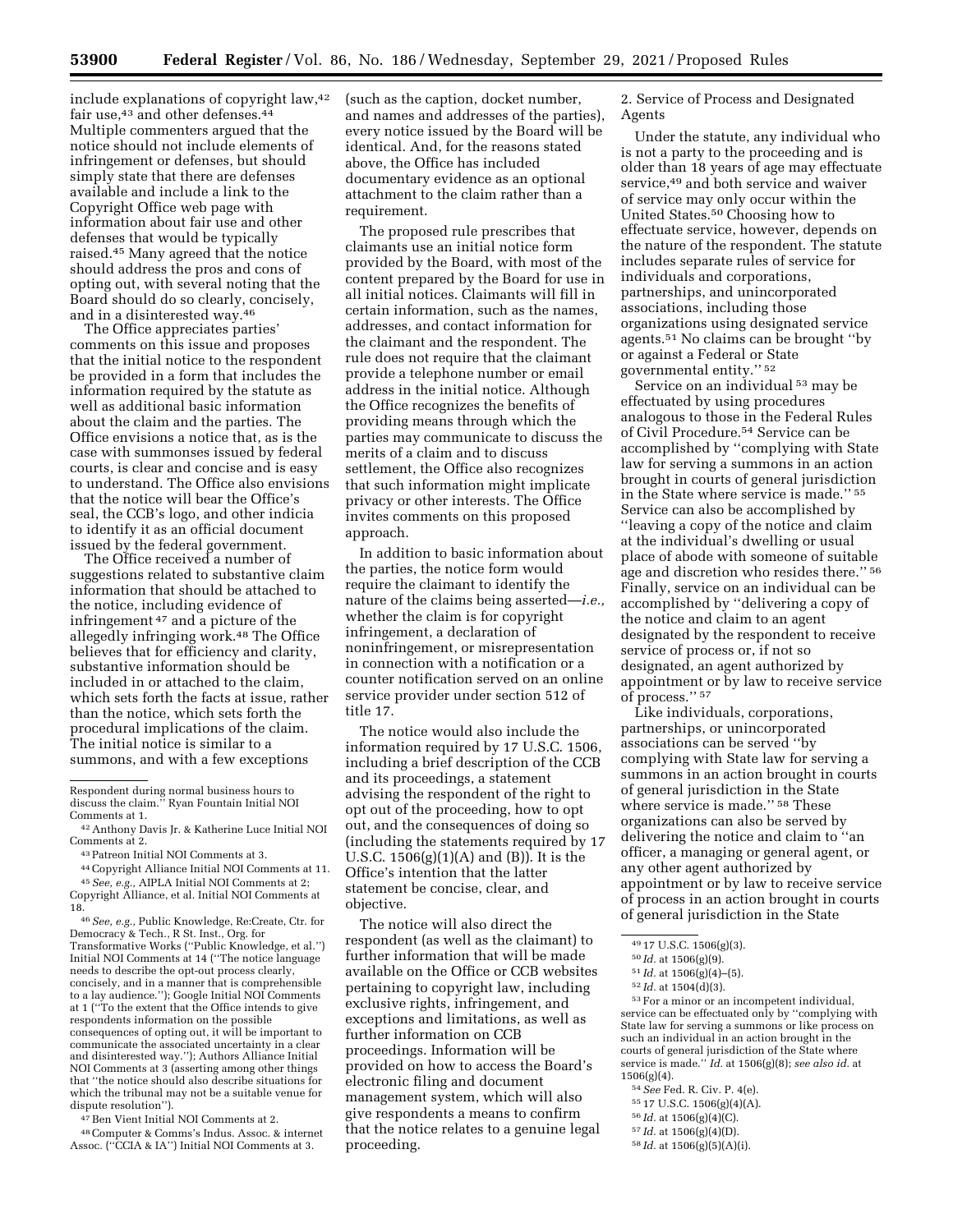where service is made."<sup>59</sup> Under the statute, such corporations, partnerships, or unincorporated associations may elect to receive CCB claim notices via a designated service agent. The Office is required to establish regulations governing this designated service agent option and to ''maintain a current directory of service agents that is available to the public for inspection, including through the internet.'' 60 The Office may charge these organizations a fee to maintain the designated service agent directory.61

In the NOI, the Office requested comments specifically related to the designated service agent directory. The Office encouraged commenting parties to review the Office's designated agent directory for online service providers, created pursuant to the Digital Millennium Copyright Act (''DMCA''), and to discuss to what extent the Office should use the DMCA database as a model.62 The Office also invited comments on how the system should indicate corporate parent-subsidiary relationships, and on fees. In addition, the Office noted its general authority to establish additional regulations governing service throughout a CCB proceeding,63 and requested comment on any issues that should be considered related to that authority.

The Office received a number of comments regarding the ability of a corporate parent to act as a designated agent on behalf of a subsidiary. The majority of commenters who addressed the issue encouraged the designation of one agent for the corporate parent and all subsidiary firms.64 Commenters also recommended that service agents be able to choose their method of service,<sup>65</sup> and some argued that after an eligible entity has designated a service agent, the only effective means of service that should be allowed is through the identified service agent in the database.66 The Office appreciates these comments and finds them to be generally consistent with the statutory text. The proposed rule allows a

submitter to provide the same designated agent information for multiple companies, partnerships, or unincorporated associations, but a separate submission would be required for each entity. A designated agent submission is required to include identifying information for the business, including contact information, principal place of business, and for corporations, the state of incorporation, any associated state file or registration number, and all other states in which the corporation is registered to do business. Organizations may also list up to five alternate names under which they are doing business, *i.e.,* trade names. The names provided will be used for indexing the designation, and the business contact information will not be on public view.

The submission must also include contact information for the service agent and the designating entity's consent to service by mail. An entity submitting a designation may also elect to accept service by email in addition to mail. In such cases, the email address of the designated service agent will be included in the public directory.

Although some parties suggested that the Office should require periodic renewal of the designated agent listing,67 the Office has not included such a requirement in the proposed rule. It is true that, in the context of the designated agent databases for online service providers under the DMCA, the Office implemented a renewal requirement to ''encourage effective compliance with the requirements of [17 U.S.C.]  $512(c)(2)$ ." <sup>68</sup> That provision reflects the statutory requirement that a service provider must designate an agent with the Copyright Office to be eligible for statutory safe harbor provisions.69 Here, designating a service agent is not a statutory requirement for service on a corporation, partnership, or unincorporated association, but an administrative convenience.70 In addition, the claimant may effectuate service by alternative means. While the Office accepts the possibility that corporations, partnerships, or unincorporated associations may not keep current their designations, service

on the agent who is designated in the directory shall be valid unless the designating entity cancels or amends the designation. The Office believes that this should offer sufficient incentive to parties to keep their designations current.

Finally, the proposed rule provides that if the CCB determines that a designation does not qualify, or if it has reason to believe the submitter does not have authority to make the designation, CCB staff will notify the submitter that the designation will be removed. The submitter will then have ten days to respond. If the submitter does not respond, or the CCB determines that the response is insufficient, the entry will be removed from the directory.

The proposed rule also provides requirements for service of materials filed after the initial notice and claim. The proposed rule has a general requirement for service through the CCB's electronic filing management system or by other means of electronic service, and establishes such service methods as the default. Unrepresented parties, however, may be excused from electronic service and instead receive service by mail or in-person delivery. The same structure is proposed for filing documents beyond the initial notice and claim: parties who are excused from using the electronic filing and document management system may file documents by email, mail, hand delivery, or courier delivery.

# *D. Waiver of Service*

As an alternative to serving notice of the claim on a respondent, the statute allows the claimant to request waiver of service. The claimant must send the request for waiver of service to the respondent ''by first class mail or by other reasonable means,'' and return of the acceptance of waiver must be at no cost to the respondent.71 The claimant's waiver request must be in writing, include a notice of the proceeding and a copy of the claim, state the date the request was sent, and provide the respondent thirty days to respond.72 The personal service waiver, if accepted by respondent, does not constitute a waiver of the respondent's right to opt out of the proceeding.73

The Office received one comment specifically addressing waiver, expressing concern regarding the use of ''intimidating or misleading language."<sup>74</sup> The Office intends to

<sup>59</sup> *Id.* at 1506(g)(5)(A)(ii). If the service agent is ''one authorized by statute and the statute so requires,'' the claimant must also mail a copy of the notice and claim to the respondent. *Id.* 

<sup>60</sup> *Id.* at 1506(g)(5)(B).

<sup>61</sup> *Id.* 

<sup>62</sup> 86 FR at 16160.

<sup>63</sup> 17 U.S.C. 1506(j).

<sup>64</sup>Amazon Initial NOI Comments at 3; CCIA & IA Initial NOI Comments at 3; Google Initial NOI Comments at 1.

<sup>65</sup>Amazon Initial NOI Comments at 3; Google Initial NOI Comments at 1–2.

<sup>66</sup>Motion Picture Ass'n, Recording Indus. Ass'n of Am. & Software and Info. Ass'n of Am. (''MPA, RIAA & SIIA'') Initial NOI Comments at 5; Verizon Initial NOI Comments at 4.

<sup>67</sup>Copyright Alliance, et al. Initial NOI Comments at 15–16.

<sup>68</sup> 81 FR 75695, 75698 (Nov. 1, 2016).

 $6917$  U.S.C.  $512(c)(2)$  ("The limitations on liability established in this subsection apply . . . only if the service provider has designated an agent to receive notification of claimed infringement . . . and by providing [the following information] to the Copyright Office . . . .'').

<sup>70</sup> *Id.* at 1506(g)(5)(B) (''A corporation, partnership, or unincorporated association . . . may elect to designate a service agent to receive notice of a claim against it.'').

<sup>71</sup> *Id.* at 1506(g)(6).

<sup>72</sup> *Id.* at 1506(g)(6)(A)–(B).

<sup>73</sup> *Id.* at 1506(g)(7)(A).

<sup>74</sup>Engine Initial NOI Comments at 4.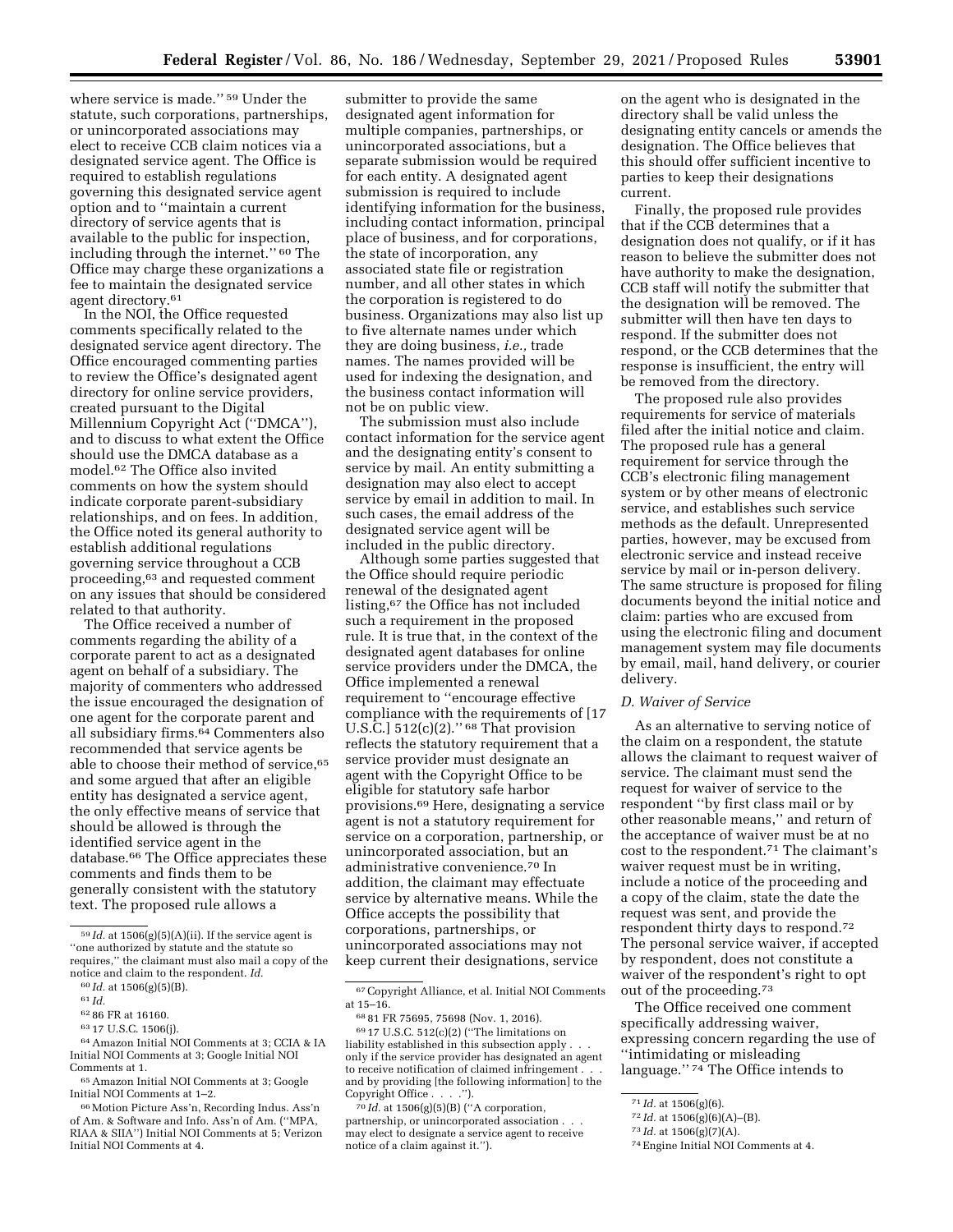require a standard form provided by the CCB for requesting waiver of service. The form will provide the basic information regarding the proceeding, clarify that the form is not a formal service of summons and does not waive the respondent's right to opt out of the proceeding, and describe the effect of agreeing or declining to waive service. The claimant can request waiver by mailing the request, claim, initial notice, and envelope with postage prepaid to the respondent. The respondent will have thirty days from the date the request is sent to waive service, and may return the signed waiver form by mail or by email, if the claimant includes an email address in the request. If the respondent accepts waiver of service, and further does not opt out, respondent will have an additional thirty days to file a response beyond the time for response typically set by the CCB. If the respondent does not waive service, the claimant must complete service with sufficient time to file the proof of service with the CCB.

### *E. Second Notice*

In addition to the notice served by the claimant on the respondent, the CCB is required to issue a second notice to the respondent if the respondent has not already opted out or filed a response. The statute requires that the Register promulgate regulations ''providing for a written notification to be sent by, or on behalf of, the Copyright Claims Board to notify the respondent of a pending proceeding."<sup>75</sup> Similar to the claimant's initial notice, this notice must ''include information concerning the respondent's right to opt out of the proceeding, the consequences of opting out and not opting out, and a prominent statement that, by not opting out within 60 days after the date of service . . . the respondent loses the opportunity to have the dispute decided by a court created under article III of the Constitution of the United States'' and ''waives the right to a jury trial regarding the dispute.'' 76 This second notice supplements the initial notice served by the claimant and is intended to facilitate understanding of the official nature of the documents and proceeding, encourage a respondent to review the materials, and overall, increase the likelihood that a respondent engages with the asserted claim and knowingly elects to proceed or opt out of the CCB proceeding.

In the NOI, the Office sought comment on the second notice, including ''its content and how to ensure that recipients understand that it is an official Federal Government notification.'' 77 The Office also requested input on the method of service—specifically, whether the second notice should be sent ''by or on behalf of'' the CCB, whether the second notice should be posted to the online filing system or delivered by mail or email, and how delivery should be documented.78

Commenters suggested that the second notice should be substantially the same as the first, with a prominent warning that this is the second and final notice with an explanation of the impact of not opting out.79 Parties also recommended that the CCB issue the second notice via U.S. mail.<sup>80</sup> The Office agrees with these comments and proposes that the second notice closely mirror the initial notice, specifically with regard to the description of the CCB, the consequences of opting out, the process of opting out, and accessing legal assistance. The Office proposes to issue the second notice by mail, but also to deliver a second copy via email to the designated service agent of a respondent that is a corporation, partnership, or unincorporated association that has indicated in the designated service agent directory that it will accept email service.

The Office has also proposed that the second notice be issued no later than twenty days after the claimant files proof of service or waiver of service. The CCB will not issue a second notice if the respondent has opted out. The Office anticipates that the respondent will have at least thirty days between the receipt of the second notice and the end of the opt-out period, given that the claimant has seven days to file proof after effectuating service or obtaining waiver, and the Office will issue the second notice no more than twenty days after that. Delays in the claimant's filing of proof of service or waiver may constitute good cause for extending the opt-out or response period.

### *F. Opt-Out Procedures*

Once the respondent receives notice of the claim, the respondent has sixty days to opt out of the proceeding before the CCB, although the CCB can extend that period in the interests of justice, such as for a delay in the receipt of a second notice due to a claimant's failure to file proof of service in a timely

79Authors Alliance Initial NOI Comments at 4; Niskanen Ctr. Initial NOI Comments at 4.

80AIPLA Initial NOI Comments at 3. Copyright Alliance, et al. Initial NOI Comments at 14.

manner.81 If a respondent does not timely opt out, the proceeding will become active and the respondent will be bound by the CCB's determination.82 If the respondent does opt out, the proceeding will be dismissed without prejudice.<sup>83</sup>

The Office solicited general input regarding opt-out, in particular, the form and process of a written opt-out notice.84 Commenters were consistent that the opt-out process should be quick and easy to exercise, and that respondents should be provided both online and mail options for opting out.85 Parties proposed different approaches for the online opt-out process. Suggestions included the creation of a QR code,86 a button on the CCB home page,87 and providing a verification key code for security.88 The Office appreciates parties' comments on this issue and proposes an opt-out notification form that asks for the docket number of the claim, identifying information regarding the respondent, and a signed affirmation that the person affirming is the respondent identified in the claim (or a representative of that respondent) and that the respondent will not be participating in the CCB proceeding. This notification can be submitted either online using a form on the CCB's website or through the mail, or via hand delivery or commercial courier. The Office has included the suggestion that an online opt-out be accompanied by a verification code provided in the initial notice and second notices, and will continue to consider the remaining suggestions regarding online opt-out as it develops its form, website, and online filing system. The CCB will include in the initial and second notice instructions for completing opt-out election online, as well as by using a paper opt-out form.

The proposed rule clarifies various issues related to the scope and effect of opting out. In particular, the rule requires that each respondent to a proceeding independently opt out, and that an opt-out will be effective against duplicate claims but not unrelated

84 86 FR at 16161.

85*See, e.g.,* Copyright Alliance, et al. Initial NOI Comments at 17–18; EFF Initial NOI Comments at 2–3; Engine Initial NOI Comments at 5–6; Internet Archive Initial NOI Comments at 1–2; MPA, RIAA & SIIA Initial NOI Comments at 8; Public Knowledge, et al. Initial NOI Comments at 14.

86Engine Initial NOI Comments at 5; Niskanen Ctr. Initial NOI Comments at 4.

87Public Knowledge, et al. Initial NOI Comments at 13–14.

<sup>75</sup> 17 U.S.C. 1506(h).

<sup>76</sup> *Id.* at 1506(h)(1).

<sup>77</sup> 86 FR at 16159.

<sup>78</sup> 17 U.S.C. 1506(h).

<sup>81</sup> 17 U.S.C. 1506(aa)(1), 1507(b)(2)(A).

<sup>82</sup> *Id.* at 1506(i).

<sup>83</sup> *Id.* 

<sup>88</sup>Copyright Alliance, et al. Initial NOI Comments at 12.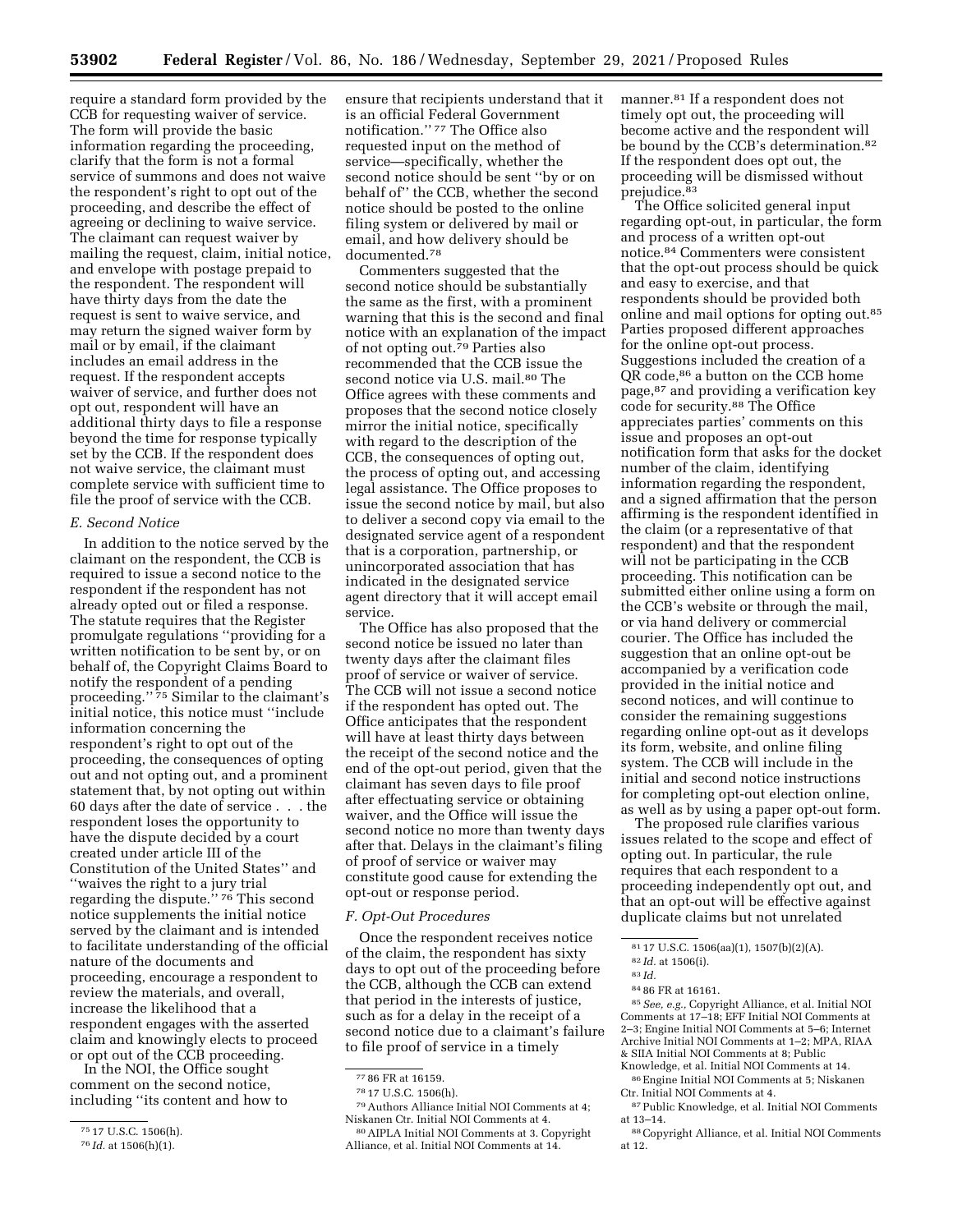claims. The Office recognized that ''Congress did not establish a blanket opt-out for any entities other than libraries and archives,'' 89 and yet the Office also recognizes that the result of an opt-out is a dismissal without prejudice, leaving a claimant open to file substantially the same claim again. The proposed rule is crafted in light of the Office's inability to impose a blanket opt-out, but still seeks to avoid subjecting a respondent to refiled claims.

Not included in this proposed rule is a specific mechanism for a respondent to revoke an opt-out for a particular claim. The Office recognizes that there may be situations where respondents may wish to change their minds and opt in to a proceeding that was previously filed with the CCB and dismissed due to a prior opt-out election.90 The Office welcomes comment on whether the regulatory text should include a provision permitting a respondent to give the CCB notice of an intention to participate after an initial opt-out, and, if so, any suggestions for regulatory language to govern this process.

The Office also solicited comments regarding whether it should create a publicly accessible list of entities or individuals who have opted out of particular proceedings.91 At present, given the limited time before the anticipated commencement of CCB operations and the need to focus on establishing the core proceedings of the CCB, the proposed rule does not provide for a public list of prior opt outs. The Office may, however, revisit this issue in the future.

### *G. Response*

A respondent who decides not to opt out of the proceeding must file a response to the claim with the CCB. The response may include ''legal or equitable defense[s] under this title or otherwise available under law'' 92 in response to the claim. A respondent who timely waives service has an additional thirty days to file a response in addition to any deadlines set forth by the CCB.93 The statute is otherwise silent as to the timing of a response filing, and a proceeding is considered active prior to the filing of any

response.94 Given that a scheduling order must be sent out ''upon confirmation that a proceeding has become an active proceeding'' 95—*i.e.,*  upon the filing of proof of service and the passing of the opt-out window—the Office understands this requirement to mean that any response timeline is to be set forth after the proceeding becomes active and should be included in the scheduling order. Accordingly, the scheduling order issued by the CCB ''upon confirmation that a proceeding has become an active proceeding'' will include a thirty-day deadline from the date of the scheduling order for filing the response. If the respondent has waived service, thereby availing itself of an extra thirty days to respond to the claim, the order will require that the response be filed within sixty days of the date of the scheduling order.

The Office proposes that to respond to a claim, the respondent must complete the appropriate form provided by the CCB and submit the completed form through the Board's electronic filing and document management system. If a respondent is unable to use the electronic filing and document management system, it may submit a response by following alternative submission instructions provided in the form or by the CCB. In addition to identifying information and certification, the form will ask for short statements from the respondent disputing the facts of the claim and describing the dispute or the reasons claimant's claim has no merit from its point of view. As discussed below, the respondent will be able to raise counterclaims. For infringement claims, the form will allow the respondent to identify relevant defenses. In contrast to the Federal Rules of Civil Procedure, 96 however, the proposed regulation does not provide that a defense that is not asserted in a response is waived by the respondent. At this early stage of the proceeding, such a rigid application of pleading requirements would impose an unjustifiable burden on respondents, especially those who are representing themselves. A subsequent rulemaking will address the appropriate stage at which defenses must be raised.

The proposed rule also allows optional documentation to be attached to the response form, including copies of the works involved in the claim. In requesting this information, the Office is seeking to provide respondents with the opportunity to meaningfully respond during the initial stage of the proceeding.

For the response, the Office is particularly interested in comments on an appropriate presentation of possible defenses available to the respondent, any instructional or educational material that would assist the respondent in constructing its response, and any other suggestions that would enhance the respondent's ability to be meaningfully heard and the claimant to be on notice of defenses.97 With respect to defenses, the Office seeks comment on whether providing a list of defenses (or a link to lists of defenses) that are commonly pleaded in copyright infringement suits would be productive at this, or any, stage in the case, and how to ensure that a respondent understands the defenses available and only asserts those that are applicable.

### *H. Counterclaims*

The CCB may also hear counterclaims that either ''arise[ ] under section 106 or section 512(f) and out of the same transaction or occurrence that is the subject of a claim of infringement, . . . a claim of noninfringement, . . . or a claim of misrepresentation,'' 98 or ''arise[ ] under an agreement pertaining to the same transaction or occurrence that is the subject of a claim of infringement . . . if the agreement could affect the relief awarded to the claimant.'' 99 Any asserted counterclaim is subject to the same compliance review applicable to an initial claim 100 and is subject to dismissal for unsuitability.101

The Office proposes that the information required to assert a counterclaim should closely mirror the information required to assert a claim. A counterclaim must be filed at the time of the response, unless the Board, for good cause, permits it to be asserted later in the proceeding. This approach resembles the general requirement of asserting a compulsory counterclaim in federal court.102 In proposing this approach, the Office is seeking to maintain an efficient, orderly procedure that provides parties sufficient notice as to the issues involved in the proceeding.

The requirements for responding to a counterclaim largely mirror the requirements for responding to a claim, including that a failure to file a response

<sup>89</sup> 86 FR at 16161.

<sup>90</sup>For example, a claimant could file a federal lawsuit after the respondent opts out of a CCB claim. The statute contemplates that the parties could agree to a CCB proceeding in lieu of further litigation. *See* 17 U.S.C. 1504(d)(2).

<sup>91</sup> 86 FR at 16161.

<sup>92</sup> 17 U.S.C. 1504(c)(5).

<sup>93</sup> *Id.* at 1506(g)(7)(B).

<sup>94</sup> *Id.* at 1506(i). A proceeding is deemed active when ''proof of service has been filed by the claimant and the respondent does not submit an opt-out notice to the [CCB] within [the] 60-day period.'' *Id.* 

<sup>95</sup> *Id.* at 1506(k).

<sup>96</sup>Fed. R. Civ. P. 12(h).

<sup>97</sup>H.R. Rep. No. 116–252, at 22.

<sup>98</sup> 17 U.S.C. 1504(c)(4)(B)(i).

<sup>99</sup> *Id.* at 1504(c)(4)(B)(ii).

<sup>100</sup> *Id.* at 1506(f)(2).

<sup>101</sup> *Id.* at 1506(f)(3).

<sup>102</sup>Fed. R. Civ. P. 13(a).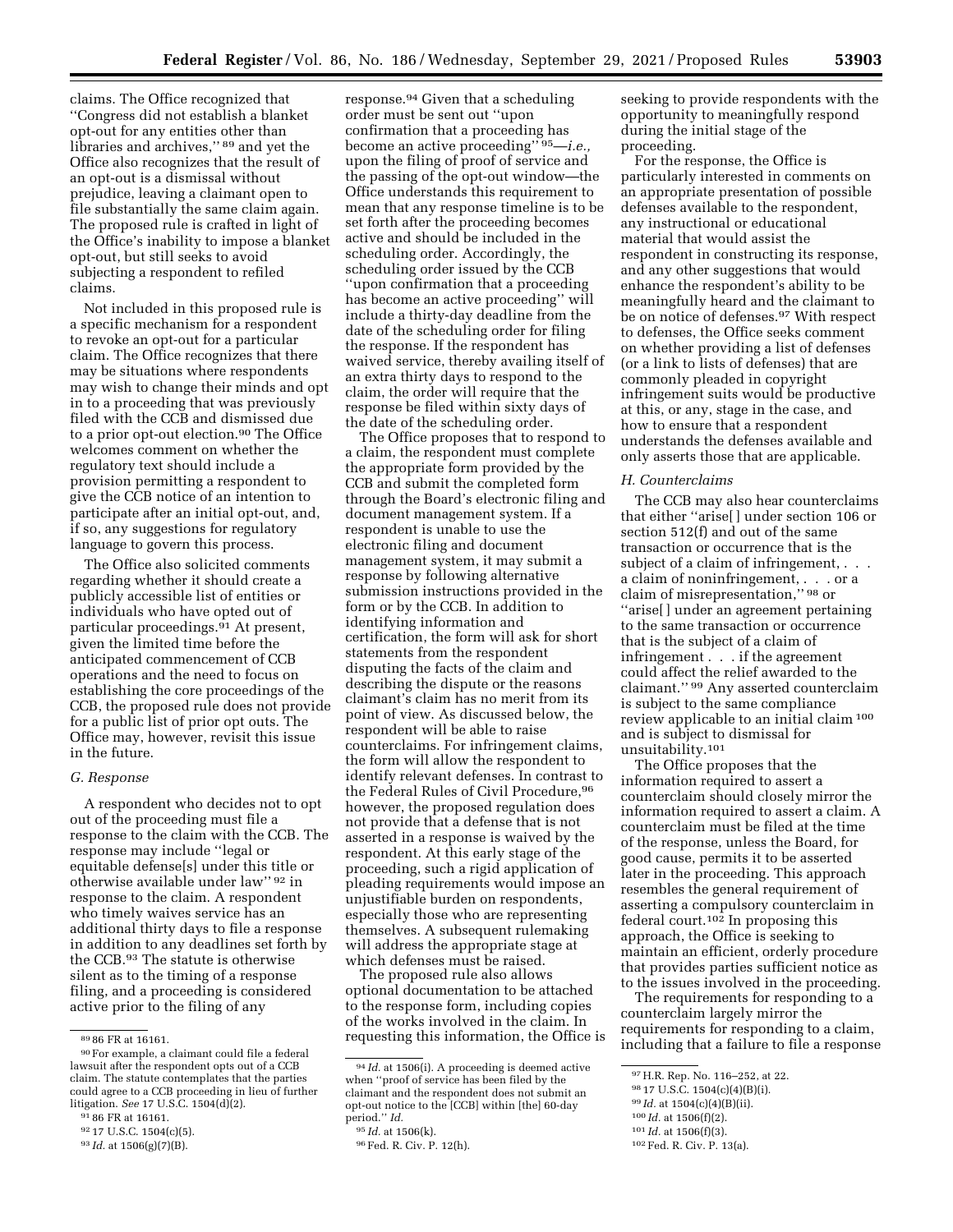will constitute default. The triggering event for responding to a counterclaim, however, is the notification by a Copyright Claims Attorney that the counterclaim is compliant,<sup>103</sup> rather than the issuance of a scheduling order. When a respondent files a counterclaim, a Copyright Claims Attorney must conduct the same compliance review that occurs after the filing of an initial claim. If the counterclaim is found to be compliant, the Board will provide notification of compliance, which will begin the counterclaim respondent's thirty-day period to respond. The Board then will issue a new scheduling order updating the prior due dates as appropriate.

The proposed rule does not provide a mechanism for the respondent to the counterclaim to opt out of the proceeding. The Office encourages comment on this issue, including as to whether such a process is permitted under the statute. The Office notes that Congress did not set forth a procedure for opting out of a counterclaim, in contrast to the detailed procedure set forth for the respondent's initial ability to opt out. It also is noteworthy that Congress has limited allowable counterclaims to those arising from the same transaction or occurrence, and has further limited such claims to those implicating copyright or an agreement affecting the relief to be awarded to the claimant.104 Accordingly, there arguably should be no surprise for the claimant when a counterclaim is asserted. For example, a claimant who brings an action before the CCB seeking a declaration of noninfringement of a work could reasonably expect a counterclaim for infringement of that same work. As the claimant has already voluntarily submitted to, and in fact requested, the CCB to take up the general issue at hand, having an opt-out procedure for counterclaims potentially could constitute an inefficient use of time and resources.

# *I. Fees*

The Register has general authority to set fees for Copyright Office services,<sup>105</sup> and is specifically directed to set certain fees related to CCB proceedings.106 Here, the Office sets forth proposed fees relating to the CCB rules included in this notice. The Office will propose additional fees in subsequent

rulemakings for the services addressed in those proceedings.

### 1. Fee for Filing a Claim

To commence a proceeding before the CCB, a claim must be accompanied ''by a filing fee in such amount as may be prescribed in regulations established by the Register of Copyrights.'' 107 The Office is given upper and lower limits to the filing fees it may assess: ''the sum total of'' filing fees must not be less than \$100 or exceed the ''cost of filing an action in a district court of the United States,'' 108 currently \$402.109 The Office understands the ''sum total of'' filing fees to consist of the two filing fees indicated in the statute: The filing fee for the initial claim 110 and the filing fee to request review of a final determination by the Register.111 The amount of fees must ''further the goals of the Copyright Claims Board.'' 112

The Office proposes an initial claim filing fee of \$100 in the interest of facilitating access to the CCB. Given Congress's goal of ensuring that the CCB be accessible to the widest constituency possible,113 the Office believes it is appropriate to keep the fee at the statutory minimum.

The Senate Report proposed in a footnote that the Office consider a twotiered fee structure, with an initial fee assessed when the claim is filed and a second fee assessed after the claim becomes active.114 After consideration, the Office has not included such a framework in the proposed rule. First, it is not clear that the Office has the statutory authority to split fees in this way. While the statute expressly provides for a fee to initiate a claim, 115 it does not require a separate fee for a proceeding to become active.116 Furthermore, if the Office were to establish a system in which it charged less than \$100 for the first tier, and the claimant did not move on to the second tier, the total filing fees would not reach

109The statutory fee for filing suit in a federal district court is \$350, 28 U.S.C. 1914(a), and an additional fee of \$52 is charged as an administrative fee by the Judicial Conference of the United States. *Id.* 

116 *Id.* at 1506(i) (''If proof of service has been filed by the claimant and the respondent does not submit an opt-out notice to the Copyright Claims Board within that 60-day period, the proceeding shall be deemed an active proceeding.'').

the statutory floor. The Office invites comment on these issues.

For similar reasons, the Office does not currently propose a fee for a counterclaim. In contrast to the statutory provisions relating to a claim, the CASE Act contains no express authorization for the Office to charge fees for a counterclaim. The Office also notes that fees for counterclaims are not required in federal district court, although some state courts do assess such fees.<sup>117</sup> The Office welcomes comment on this matter as well.

2. Fee for Designated Service Agents

As part of its authority to maintain a directory of service agents, the Office ''may require . . . corporations, partnerships, and unincorporated associations designating . . . service agents to pay a fee to cover the costs of maintaining the directory.'' 118 As discussed in the NOI,<sup>119</sup> the designated service agent directory will be similar in nature to the Office's existing DMCA designated agent directory. The fee for adding an entry to the DMCA designated agent directory is \$6.120 This amount was selected, despite an estimated \$52 operating cost, in part due to the elastic nature of demand for the DMCA directory.121 The Office anticipates that the demand for the CCB designated service agent directory will be similarly elastic, if not more, given that participation in the designated service agent directory is not a statutory requirement. The proposed rule accordingly sets a \$6 fee for designation of a service agent for CCB purposes. The Office believes that setting the fee at this low level will encourage participation by corporations, partnerships, and unincorporated associations, which in turn will produce a robust database that benefits claimants and respondents alike.

### **List of Subjects**

# *37 CFR Part 201*

Copyright, General provisions.

*37 CFR Part 220* 

Claims, Copyright, General.

117*See, e.g.,* Maryland Courts, District Court of Maryland Cost Schedule DCA–109, (rev. 2018), *[https://www.courts.state.md.us/sites/default/files/](https://www.courts.state.md.us/sites/default/files/import/district/forms/acct/dca109.pdf)  [import/district/forms/acct/dca109.pdf](https://www.courts.state.md.us/sites/default/files/import/district/forms/acct/dca109.pdf)* (assessing \$18.00 for a small claims cross claim); Superior Court of California, Statewide Civil Fee Schedule (2014), *[https://www.courts.ca.gov/documents/](https://www.courts.ca.gov/documents/filingfees.pdf)  [filingfees.pdf](https://www.courts.ca.gov/documents/filingfees.pdf)* (assessing fees for the answer or other first paper filed by a party other than plaintiff).

118 17 U.S.C. 1506(g)(5)(B).

- 119 86 FR 16160.
- 120 37 CFR 201.3(c)(23).

121Booz Allen Hamilton, *2017 Fee Study Report*  26 (2017), *[https://www.copyright.gov/rulemaking/](https://www.copyright.gov/rulemaking/feestudy2018/fee_study_report.pdf)  [feestudy2018/fee](https://www.copyright.gov/rulemaking/feestudy2018/fee_study_report.pdf)*\_*study*\_*report.pdf.* 

 $^{\rm 103}$  17 U.S.C. 1506(f)(2) (stating that when the Copyright Claims Attorney finds a counterclaim to be compliant, ''the counterclaimant and such other parties shall be so notified'').

<sup>104</sup> *Id.* at 1504(c)(4).

<sup>105</sup> *Id.* at 708.

<sup>106</sup> *Id.* at 1501(1).

<sup>107</sup> *Id.* at 1506(e)(3).

<sup>108</sup> *Id.* at 1510(c).

<sup>110</sup> 17 U.S.C. 1506(e).

<sup>111</sup> *Id.* at 1506(x).

<sup>112</sup> *Id.* at 1501(c).

<sup>113</sup>H.R. Rep. No. 116–252, at 17; S. Rep. No. 116– 105, at 9–10.

<sup>114</sup>S. Rep. No. 116–105, at 4 n.4.

<sup>115</sup> 17 U.S.C. 1506(e)(3).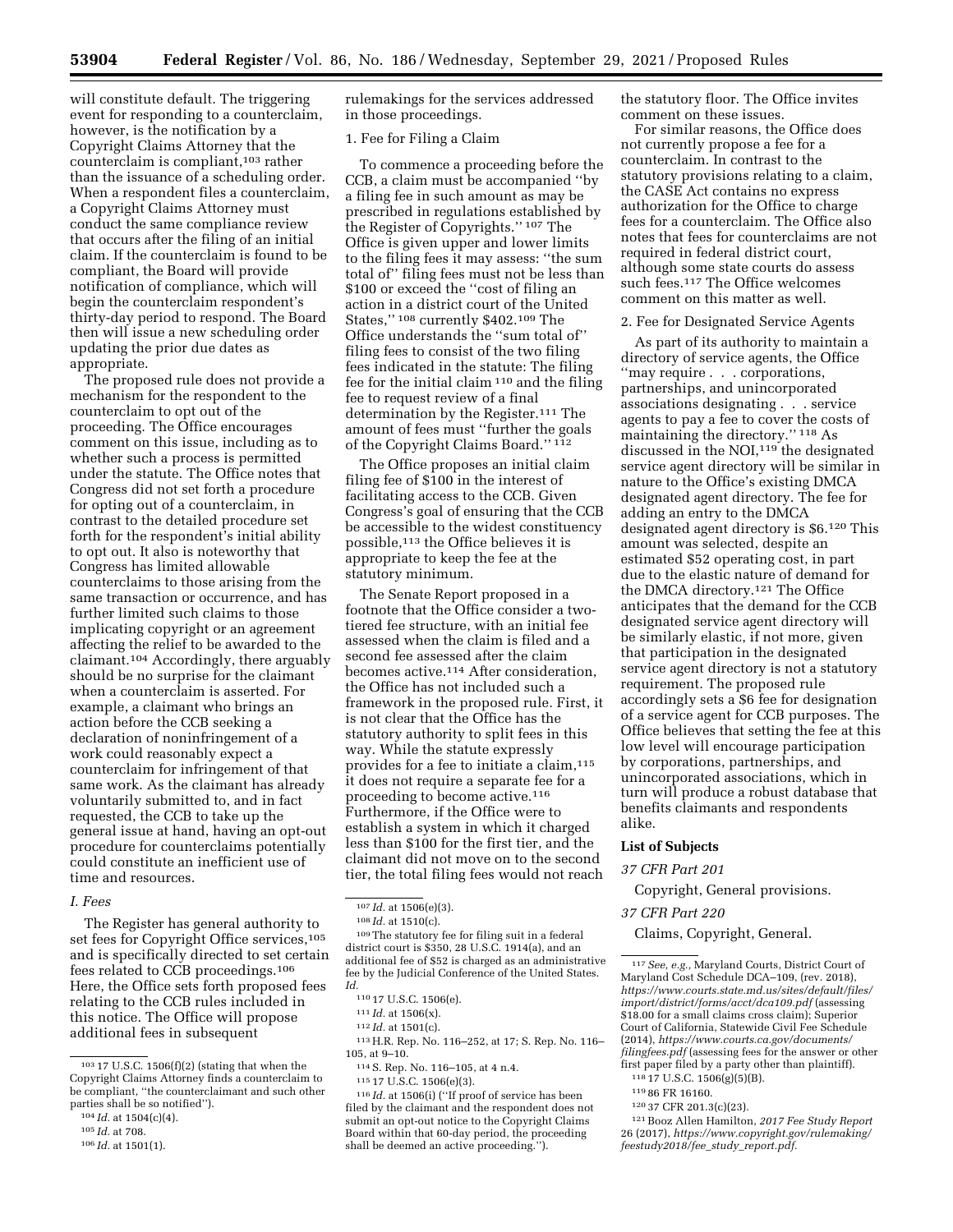*37 CFR Part 222* 

Claims, Copyright.

*37 CFR Part 223* 

Claims, Copyright.

*37 CFR Part 224* 

Claims, Copyright.

### **Proposed Regulations**

For the reasons stated in the preamble, the U.S. Copyright Office proposes to amend Chapter II, Subchapters A and B, of title 37 Code of Federal Regulations to read as follows:

**Subchapter A—Copyright Office and Procedures** 

# **PART 201—GENERAL PROVISIONS**

■ 1. The authority citation for part 201 continues to read as follows:

**Authority:** 17 U.S.C. 702.

### TABLE 4 TO PARAGRAPH (g)

 $\blacksquare$  2. In § 201.3, revise the section heading and add paragraph (g) to read as follows:

**§ 201.3. Fees for registration, recordation, and related services, special services, and services performed by the Licensing Section and the Copyright Claims Board.** 

\* \* \* \* \* (g) *Copyright Claims Board fees.* The Copyright Office has established the following fees for specific services related to the Copyright Claims Board:

| Copyright claims board fees                                                                                                    | Fees<br>(S) |
|--------------------------------------------------------------------------------------------------------------------------------|-------------|
| (2) Designation of a service agent by a corporation, partnership, or unincorporated association under 17 U.S.C. 1506(g)(5)(B), | 100         |
|                                                                                                                                | 6           |
|                                                                                                                                |             |

### **Subchapter B—Copyright Claims Board and Procedures**

■ 3. Add part 220 to read as follows:

### **PART 220—GENERAL PROVISIONS**

Sec.

# 220.1 Definitions.

**Authority:** 17 U.S.C. 702, 1510.

# **§ 220.1. Definitions.**

For purposes of this subchapter: An *initial notice* means the notice of a proceeding that accompanies a claim or counterclaim in a Copyright Claims Board proceeding as described in 17 U.S.C. 1506(g).

A *second notice* means the notice of a proceeding sent by the Copyright Claims Board as described in 17 U.S.C. 1506(h).

■ 4. Add part 222 read as follows:

### **PART 222—PROCEEDINGS**

- Sec.<br>222.1 [Reserved]
- 222.2 Initiating a proceeding; the claim.
- 222.3 Content of initial notice to respondent.
- 222.4 Second notice by or on behalf of the Board.
- 222.5 Service; designated service agents.
- 222.6 Waiver of service.
- 222.7 Response.
- 222.8 Counterclaim.
- 222.9 Response to counterclaim.

**Authority:** 17 U.S.C. 702, 1510.

### **§ 222.1 [Reserved]**

### **§ 222.2 Initiating a proceeding; the claim.**

(a) *Initiating a proceeding.* A claimant may initiate a proceeding before the Copyright Claims Board by submitting the following information through the electronic filing system—

(1) A claim, using a form provided on the Copyright Claims Board's website;

(2) A completed initial notice, using the form provided on the Copyright Claims Board's website; and

(3) The filing fee set forth in 37 CFR 201.3.

(b) *Electronic filing requirement.*  Except as provided, otherwise in this paragraph, to submit the claim and filing fee, the claimant must be a registered user of the Board's electronic filing system. A claimant who is unable to use the electronic filing system and submits the certification provided for in 37 CFR 222.5(e)(2)(ii) may initiate a proceeding by using printed forms and alternate submission instructions provided by the Copyright Claims Board.

(c) *Contents of the claim.* The claim shall include:

(1) A caption, providing the name(s) of the claimant(s) and respondent(s);

(2) Identification of the claims asserted against the respondent(s), which shall consist of at least one of the following:

(i) A claim for infringement of an exclusive right in a copyrighted work provided under 17 U.S.C. 106;

(ii) A claim for a declaration of noninfringement of an exclusive right in a copyrighted work provided under 17 U.S.C. 106; or,

(iii) A claim under 17 U.S.C. 512(f) for misrepresentation in connection with—

(A) A notification of claimed infringement; or

(B) A counter notification seeking to replace removed or disabled material;

(3) The name(s) and address(es) of the claimant(s);

(4) The name(s) and address(es) of the respondent(s);

(5) For a claim asserted under paragraph (b)(2)(i) of this section—

(i) Whether the claimant is the legal or beneficial owner of rights in a work protected by copyright and, if there are any co-owners, their names;

(ii) The following information for each work at issue in the claim:

(A) The title of the work;

(B) The author(s) of the work;

(C) If a copyright registration has issued for the work, the registration number and effective date of registration;

(D) If an application for copyright registration has been submitted but a registration has not yet issued, the service request number (SR number) and application date; and

(E) The work of authorship's category, as set forth in 17 U.S.C. 102 for each work at issue, or, if the claimant is unable to determine the applicable category, a brief description of the nature of the work.

(iii) A statement describing the facts relating to the alleged infringement, including, to the extent known:

(A) Which exclusive rights as set forth in 17 U.S.C. 106 are at issue;

(B) The beginning date of the alleged infringement;

(C) The name(s) of the person(s) or organization(s) alleged to have infringed the work;

(D) The facts leading the claimant to believe the work has been infringed;

(E) Whether the alleged infringement has continued up to the date the claim was filed, or, if it has not, the date the alleged infringement ceased;

(F) Where the alleged act(s) of infringement occurred; and

(G) If the claim of infringement is asserted against an online service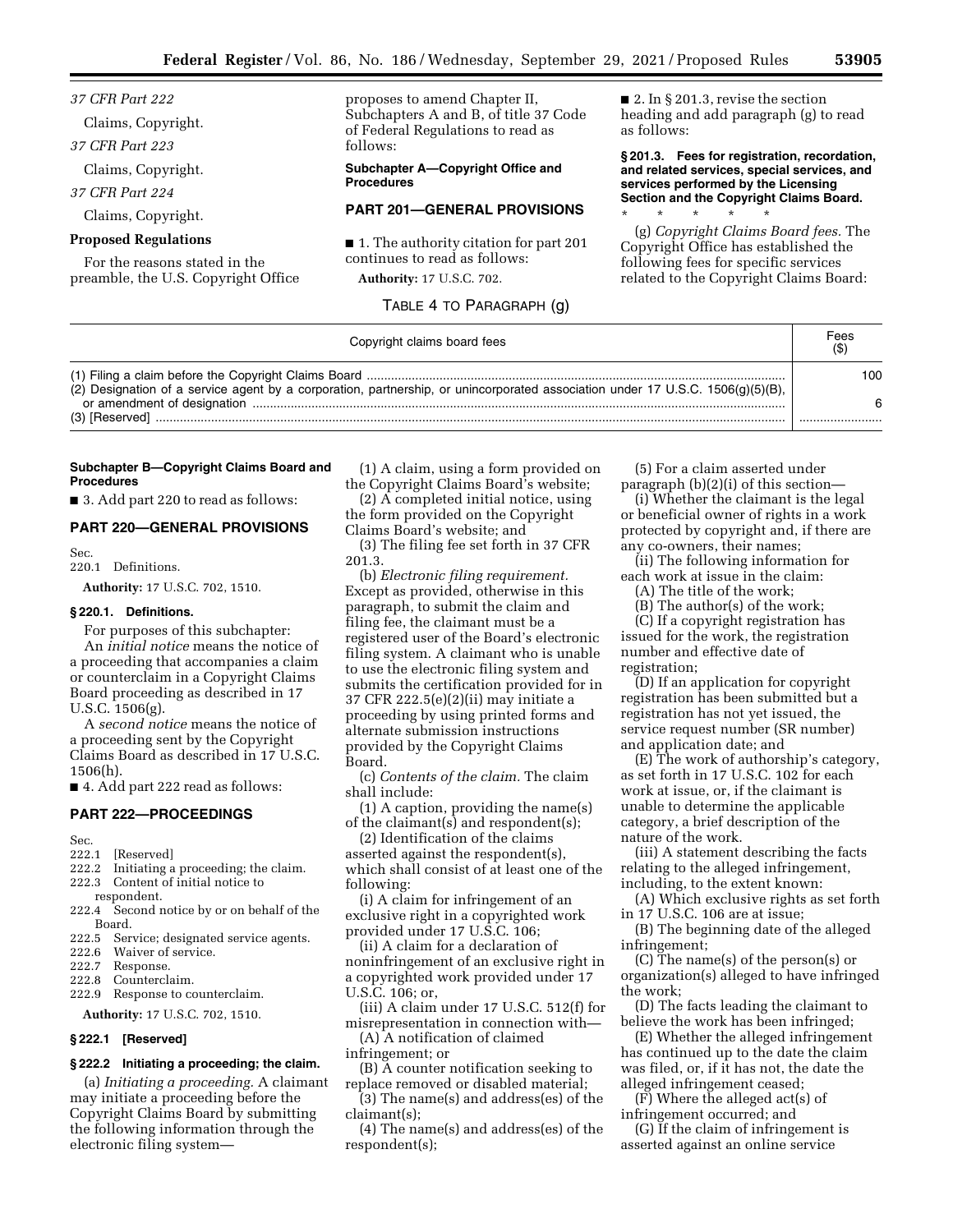provider as defined in 17 U.S.C. 512(k)(1)(B) for infringement by reason of the storage of or referral or linking to infringing material that may be subject to the limitations on liability set forth in subsection 17 U.S.C. 512(b), (c), or (d), an affirmance that the claimant has previously notified the service provider of the claimed infringement in accordance with  $17$  U.S.C.  $512(b)(2)(E)$ , (c)(3), or (d)(3), as applicable, and that the service provider failed to remove or disable access to the material expeditiously upon the provision of such notice;

(6) For a claim asserted under paragraph (b)(2)(ii) of this section—

(i) The name of the party who is asserting that the claimant has infringed a copyright;

(ii) The following information for each work alleged to have been infringed, to the extent known to the claimant:

(A) The title;

(B) If a copyright registration has issued for the work, the registration number and effective date of registration;

(C) If an application for copyright has been submitted, but a registration has not yet issued, the service request number (SR number) and registration application date; and

(D) The work's category, as set forth 17 U.S.C. 102, or, if the claimant is unable to determine which category is applicable, a brief description of the nature of the work;

(iii) A brief description of the activity at issue in the claim, including:

(A) Any exclusive rights as set forth in 17 U.S.C. 106 that may be implicated; (B) The beginning and ending dates of

the activities at issue; (C) Whether the activities at issue

have continued to the date the claim was filed;

(D) The name(s) of the person(s) involved in the activities at issue; and

(E) Where the activities at issue occurred;

(iv) A brief statement describing the reasons why the claimant believes that no infringement occurred, including any relevant history or agreements between the parties and whether any exceptions and limitations as set forth in 17 U.S.C. 107 through 122 are implicated;

(7) For a claim asserted under paragraph (b)(2)(iii) under this section—

(i) The sender of the notification of claimed infringement;

(ii) The recipient of the notification of claimed infringement;

(iii) The date the notification of claimed infringement was sent;

(iv) If a counter notification was sent in response to the notification—

(A) The sender of the counter notification;

(B) The recipient of the counter notification;

(C) The date the counter notification was sent; and

(D) A description of the counter notification;

(v) The words in the notification or counter notification that allegedly constituted a misrepresentation;

(vi) An explanation of why the identified words allegedly constituted a misrepresentation; and

(vii) An explanation of how the alleged misrepresentation caused harm to the claimant(s);

(8) A statement describing and estimating the monetary harm suffered by the claimant(s) as a result of the alleged activity. For claims of infringement, this statement may address the copyright owner's actual damages and the profits received by respondent(s) that are attributable to the alleged infringement;

(9) Whether the claimant requests that the proceeding be conducted as a ''smaller claim'' under 17 U.S.C. 1506(z) and 37 CFR part 226, and would accept a limitation on total damages of \$5,000 if the request is granted; and

(10) A certification under penalty of perjury that the information provided in the claim is accurate and truthful to the best of the certifying party's knowledge. The certification shall include the typed, printed, or handwritten signature of the claimant(s), and if the signature is handwritten it shall be accompanied by a typed or printed name.

(d) *Additional matter.* The claimant may also include, as attachments to or files accompanying the claim:

(1) A copy of the certificate of copyright registration for a work that is the subject of the proceeding;

(2) A copy of the allegedly infringed work. This copy may also be accompanied by additional information, such as a hyperlink, that shows where the allegedly infringed work has been posted;

(3) A copy of the allegedly infringing material. This copy may also be accompanied by additional information, such as a hyperlink, that shows any allegedly infringing activity;

(4) A copy of the notification of claimed infringement that is alleged to contain the misrepresentation;

(5) A copy of the counter notification that is alleged to contain the misrepresentation; and

(6) Any other exhibits that play a significant role in setting forth the facts of the claim.

### **§ 222.3 Content of initial notice to respondent.**

(a) *Content of initial notice.* The initial notice to the respondent shall be prepared using a form made available by the Copyright Claims Board that shall—

(1) Include on the first page a caption that identifies the parties and includes the docket number assigned by the Board;

(2) Be addressed to the respondent;

(3) Identify the claimant and provide a mailing address and other contact information for the claimant or, if the claimant is represented by counsel, the claimant's counsel;

(4) Advise the respondent that a legal proceeding has been commenced by the claimant(s) in the Board against the respondent;

(5) Identify the nature of the claims asserted against the respondent, which shall consist of at least one of the following:

(i) A claim for infringement of an exclusive right in a copyrighted work provided under 17 U.S.C. 106;

(ii) A claim for a declaration of noninfringement of an exclusive right in a copyrighted work provided under 17 U.S.C. 106 ; and

(iii) A claim under 17 U.S.C. 512(f) for misrepresentation in connection with a notification of claimed infringement or a counter notification seeking to replace removed or disabled material;

(6) Describe the Board, including that it is a three-member tribunal within the Copyright Office that has been established by law to resolve certain copyright disputes in which the total monetary recovery does not exceed \$30,000;

(7) State that the respondent has the right to opt out of participating in the proceeding, and that the consequence of opting out is that the proceeding will be dismissed without prejudice and the claimant will have to determine whether to file a lawsuit in a federal district court;

(8) State that if the respondent does not opt out within 60 days from the day the respondent received the initial notice, the consequences are that the proceeding will go forward and the respondent will—

(i) Lose the opportunity have the dispute decided by the federal court system, created under Article III of the Constitution of the United States; and

(ii) Waive the right to have a trial by jury regarding the dispute;

(9) State that the notice is in regard to an official government proceeding and provide information on how to access the docket of the proceeding in the Board's electronic filing system;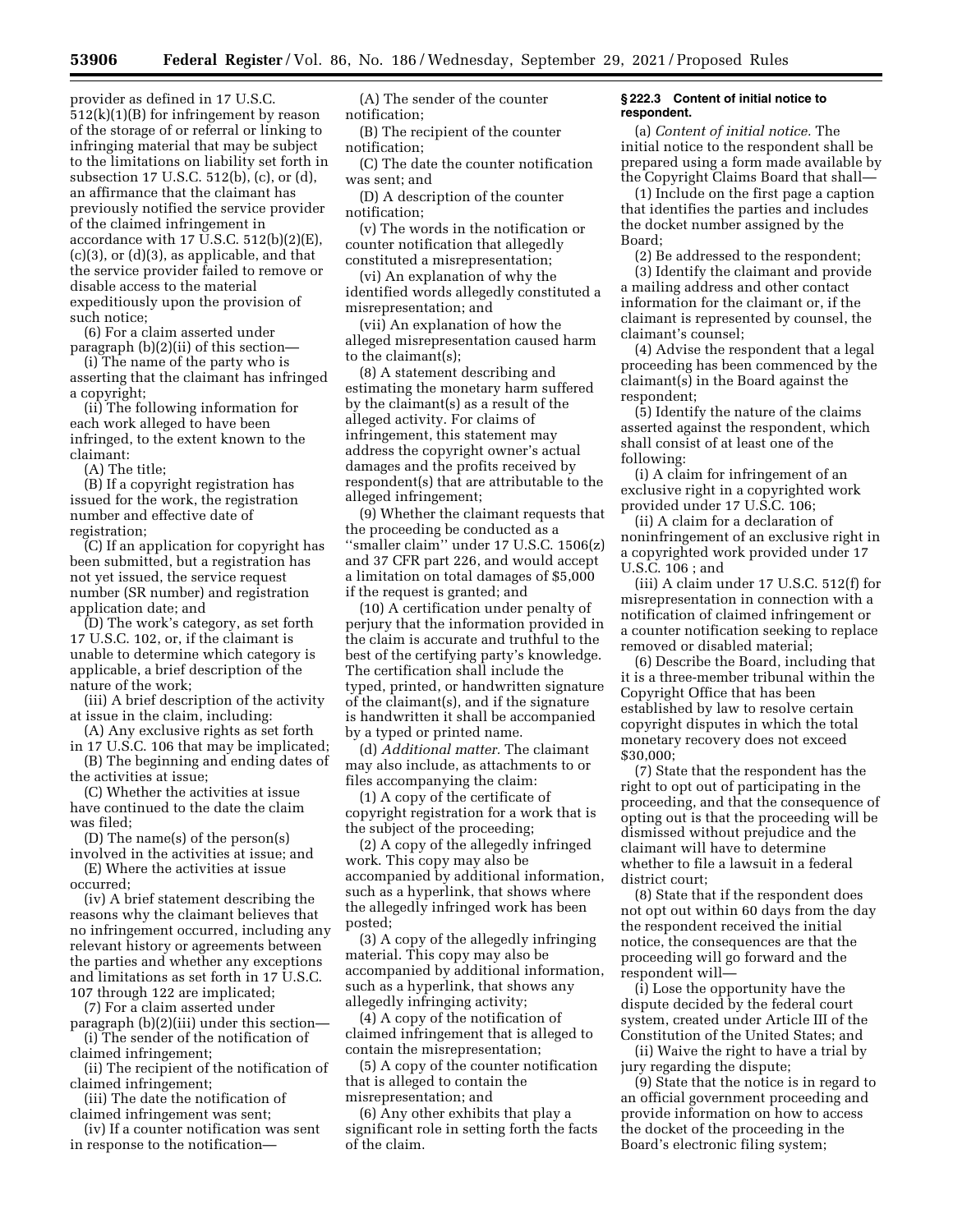(10) Provide information on how to become a registered user of the Board's electronic filing system;

(11) State that parties may represent themselves in the proceeding, but note that a party may wish to consult with an attorney or with a law school clinic, and provide reference to pro bono (free) resources which may be available and are listed on the Board's website;

(12) Include the name, address, email address, and telephone number of the claimant(s) or, if a claimant is represented by counsel, of the claimant's counsel;

(13) Indicate where other pertinent information concerning proceedings before the Board may be found on the Board's website;

(14) Provide direction on how a respondent may opt out of the proceeding, either online or by mail; and

(15) Include any additional information that the Board may determine should be included.

(b) Following notification from the Board pursuant to section 17 U.S.C.  $1506(f)(1)(A)$  to proceed with service of the claim, the respondent shall cause the initial notice, the claim, the paper opt-out notification form, and any other documents required by the direction of the Board to be served with the initial notice and the claim, upon each respondent as prescribed in 37 CFR 222.5(a) and 17 U.S.C. 1506(g). The copy of the claim that is served shall be the copy that is, at the time of service, available on the Board's electronic filing system.

#### **§ 222.4 Second Notice by or on behalf of the Board.**

(a) *Content of second notice.* The second notice to the respondent shall:

(1) Include on the first page a caption identifying the parties and the docket number;

(2) Be addressed to the respondent, using the address that appeared in the initial notice;

(3) Include the claimant identification and contact information from the initial notice;

(4) Advise the respondent that a legal proceeding has been commenced by the claimant(s) in the Copyright Claims Board against the respondent;

(5) Identify the nature of the claims asserted against the respondent, which shall consist of at least one of the following:

(i) A claim for infringement of an exclusive right in a copyrighted work provided under 17 U.S.C. 106;

(ii) A claim for a declaration of noninfringement of an exclusive right in a copyrighted work provided under 17 U.S.C. 106; and

(iii) A claim under 17 U.S.C. 512(f) for misrepresentation in connection with— (A) A notification of claimed

infringement; or

(B) A counter notification seeking to replace removed or disabled material.

(6) State that the respondent has the right to opt out of participating in the proceeding, and that the consequence of opting out is that the proceeding will be dismissed without prejudice and the claimant will have to determine whether to file a lawsuit in a federal district court;

(7) State that if the respondent does not opt out within 60 days from the day the respondent received the initial notice, the consequences are that the proceeding will go forward and the respondent will—

(i) Lose the opportunity have the dispute decided by the federal court system, created under Article III of the Constitution of the United States; and

(ii) Waive the right to have a trial by jury regarding the dispute;

(8) Provide information on how to access the docket of the proceeding in the Board's electronic filing system;

(9) Provide information on how to become a registered user of the Board's electronic filing system;

(10) State that parties may represent themselves in the proceeding, but note that a party may wish to consult with an attorney or with a law school clinic, and provide reference to pro bono (free) resources which may be available and are listed on the Board's website;

(11) Include the name, address, email address, and telephone number of the claimant(s) or, if a claimant is represented by counsel, of the claimant's counsel;

(12) Indicate where other pertinent information concerning proceedings before the Board may be found on the Board's website;

(13) Provide direction on how a respondent may opt out of the proceeding, either by online or by mail; and

(14) Include any additional information that the Board may determine should be included.

(b) *Timing of second notice.* The Board shall issue the second notice in the manner prescribed by 37 CFR 222.5 no later than 20 days after the claimant files proof of service or a completed waiver of service with the Board unless the respondent has already submitted an opt-out notification pursuant to 37 CFR 223.1.

### **§ 222.5 Service; designated service agents.**

(a) *Service of initial notice, claim, and related documents—*(1) *Timing of* 

*service.* A claimant or counterclaimant may proceed with service of a claim or counterclaim only after the claim or counterclaim is reviewed by a Copyright Claims Officer and found to comply with this part and 17 U.S.C. chapter 15.

(2) *Service methods.* Service of the initial notice, the claim, and other documents required by this part or the Copyright Claims Board to be served with the initial notice and claim shall be made as provided under 17 U.S.C. 1506(g), as supplemented by this section. If service is made upon a service agent designated under 17 U.S.C.  $1506(g)(5)(B)$ , service shall be made by certified mail or by any other method that the entity that has designated the service agent has stated, in its designation under § 222.5(b)(7), that it will accept.

(3) *Filing of proof of service.* (i) No later than seven calendar days after service of the initial notice and all accompanying documents under paragraph  $(a)(2)$  of this section, a claimant shall file a completed proof of service form through the Board's electronic filing system. The proof of service form shall be located on the Board's website.

(ii) The claimant's failure to comply with the filing deadline in paragraph (a)(1) of this section may constitute exceptional circumstances justifying an extension of the 60-day period in which a respondent may deliver an opt-out notification to the Board under 17 U.S.C. 1506(i).

(b) *Designated service agents.* (1) A corporation, partnership, or unincorporated association that is entitled under 17 U.S.C.  $1506(g)(5)(B)$  to designate a service agent to receive notice of a claim shall submit the designation electronically through the Copyright Claims Board's designated service agent directory, which shall be available on the Board's website.

(2) A service agent designation shall be accompanied by the fee set forth in 37 CFR 201.3.

(3) Each corporation, partnership, or unincorporated association that submits a service agent designation may include up to five trade names that function as alternate business names (*i.e.,* ''doing business as'' or ''d/b/a'' names) under which a registered corporation, partnership, or unincorporated association is doing business. Related or affiliated corporations, partnerships, or unincorporated associations that are separate legal entities (*e.g.,* parent and subsidiary companies) must file separate service agent designations, although a submitter may designate the same service agent for multiple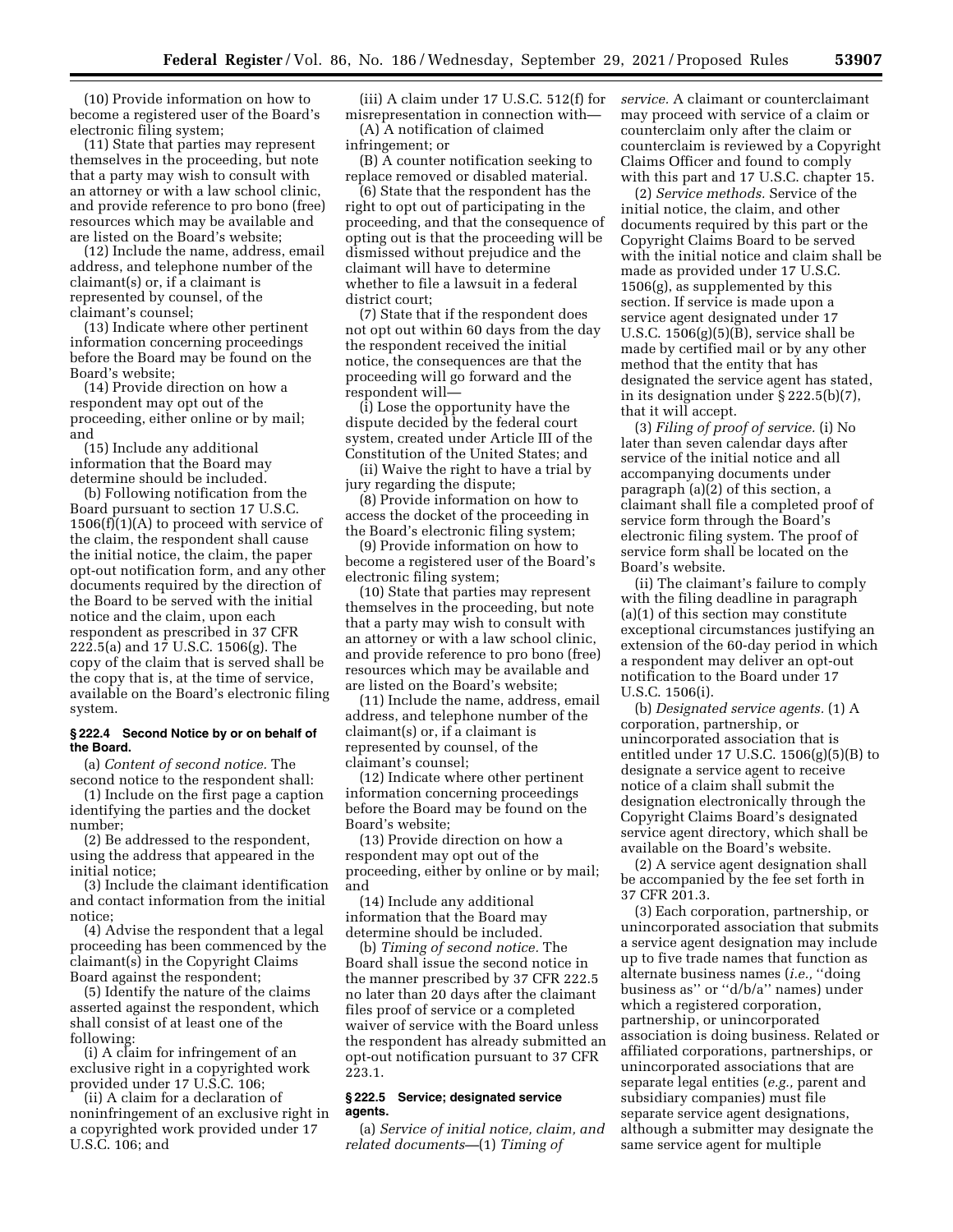corporations, partnerships, or unincorporated associations.

(4) To complete the designation, the person submitting the designation will be required to make a certification, under penalty of perjury, that the submitter is authorized by law to make the designation on behalf of the corporation, partnership, or unincorporated association.

(5) The designated service agent submission shall include:

(i) The legal name, business address, email, and telephone number of the corporation, partnership, or unincorporated association;

(ii) The principal place of business of the corporation, partnership, or unincorporated association;

(iii) For corporations, the state of incorporation, any associated state file or registration number, and all other states in which the corporation is registered to do business;

(iv) Up to five trade names of the corporation, partnership, or unincorporated association, as described by paragraph (b)(3) of this section;

(v) The name, business address (or, if the agent does not have a business address, the address of the residence of), email, and telephone number of the designated service agent;

(vi) The submitter's name, email, and telephone number; and

(vii) The corporation, partnership, or unincorporated association's service method election, as described in paragraph (b)(7) of this section.

(6) The designation shall be indexed under the names of each corporation, partnership, or unincorporated association for which an agent has been designated and shall be made available on the Board's website. The business address, email, and telephone number of the corporation, partnership, or unincorporated association provided under paragraph (b)(5)(i) of this section will not be made publicly available on the designated service agent directory website, but such information will be made available to Board staff.

(7)(i) A corporation, partnership, or unincorporated association that designates a service agent shall, as a condition of designating a service agent, consent to receive service upon the agent by means of certified mail. It may also indicate in its designation that it consents to receive service by email.

(ii) If a corporation, partnership, or unincorporated association indicates that it consents to receive service by email, the designated service agent's email address will be displayed on the designated service agent directory.

(iii) In cases where the designation states that service may be made by email, the person submitting the designation shall affirm under penalty of perjury that the corporation, partnership, or unincorporated association for which the agent has been designated waives the right to personal service by means other than email and that the person making the designation has the authority to waive that right on behalf of the corporation, partnership, or unincorporated association.

(iv) The corporation, partnership, or unincorporated association's service agent's place of business or, if there is no place of business, the address of the service agent's residence, must be located within the United States.

(8) A corporation, partnership, or unincorporated association may amend a designation of a service agent by following directions on the Board's website.

(i) Such amendment shall be accompanied by the fee set forth in 37 CFR 201.3.

(ii) The requirements found in paragraph (b) of this section shall apply to the service agent designation amendment.

(9) After a corporation, partnership, or unincorporated association submits a service agent designation, such designation will be made available on the public designated service agent directory after payment has been remitted and the Board has reviewed the submission to determine whether the submission qualifies for the designated agent provision. The review may include confirmation that the submission was authorized.

If the Board determines that a submitted service agent designation does not qualify under this section or if it has reason to believe that the submitter was not authorized by law to make the designation on behalf of the corporation, partnership, or unincorporated association, it will notify the submitter that it intends not to add the record to the directory, or that it intends to remove (or not approve) the record from the directory and will provide the submitter ten calendar days to respond. If the submitter fails to respond, or if, after reviewing the response, the Board determines that the submission does not qualify for the designated service agent directory, the entity will not be added to, or will be removed from, the directory.

(c) *Waiver of personal service.* Waiver of personal service may be completed by following the procedures in 37 CFR 222.6.

(d) *Service of other documents.* All documents other than those identified in paragraph (a) of this section must be served in accordance with this paragraph.

(1) *Service by the Copyright Claims Board.* 

(i) Except as provided in paragraph (d)(1)(ii) of this section, the Board shall serve one copy of all orders, notices, decisions, rulings on motions, and similar documents issued by the Board upon each party in accordance with paragraph (d)(3) of this section.

(ii)(A) The Board shall serve the second notice required under 17 U.S.C. 1506(h), along with a copy of the paper opt-out notification form, by sending them via certified mail to the respondent at the address provided—

(1) In the designated service agent directory, if the respondent is a corporation, partnership, or unincorporated association that has designated a service agent; and otherwise

(2) By the claimant in the claim. (B) The Board shall also serve the second notice by email if an email address for the respondent has been provided in the designated service agent directory or by the claimant.

(2) *Service by a party.* Unless these regulations or the Board provides otherwise, each party to a proceeding shall serve on every other party each of the following documents in the manner prescribed in paragraph (d)(3) of this section:

(i) Any document filed by the respondent other than an opt-out notification;

(ii) Any document filed by the claimant following the service of the initial notice and the claim;

(iii) A discovery document required to be served on a party;

(iv) A party submission filed with the Board pursuant to 17 U.S.C. 1506(m);

(v) A written notice of appearance or any similar document; and

(vi) Any other document permitted to be filed by the Board.

(3) *Service of other documents: How made.*—(i) *Service on whom.* 

(A) If a party is represented by an attorney or authorized representative, service under this rule must be made on the attorney or authorized representative unless the Board orders service on the party.

(B) If a party is not represented, service under this rule must be made on the party.

(ii) *Service in general.* (A) A document is served under this paragraph by sending it to a registered user by filing it with the Board's electronic filing system or sending it by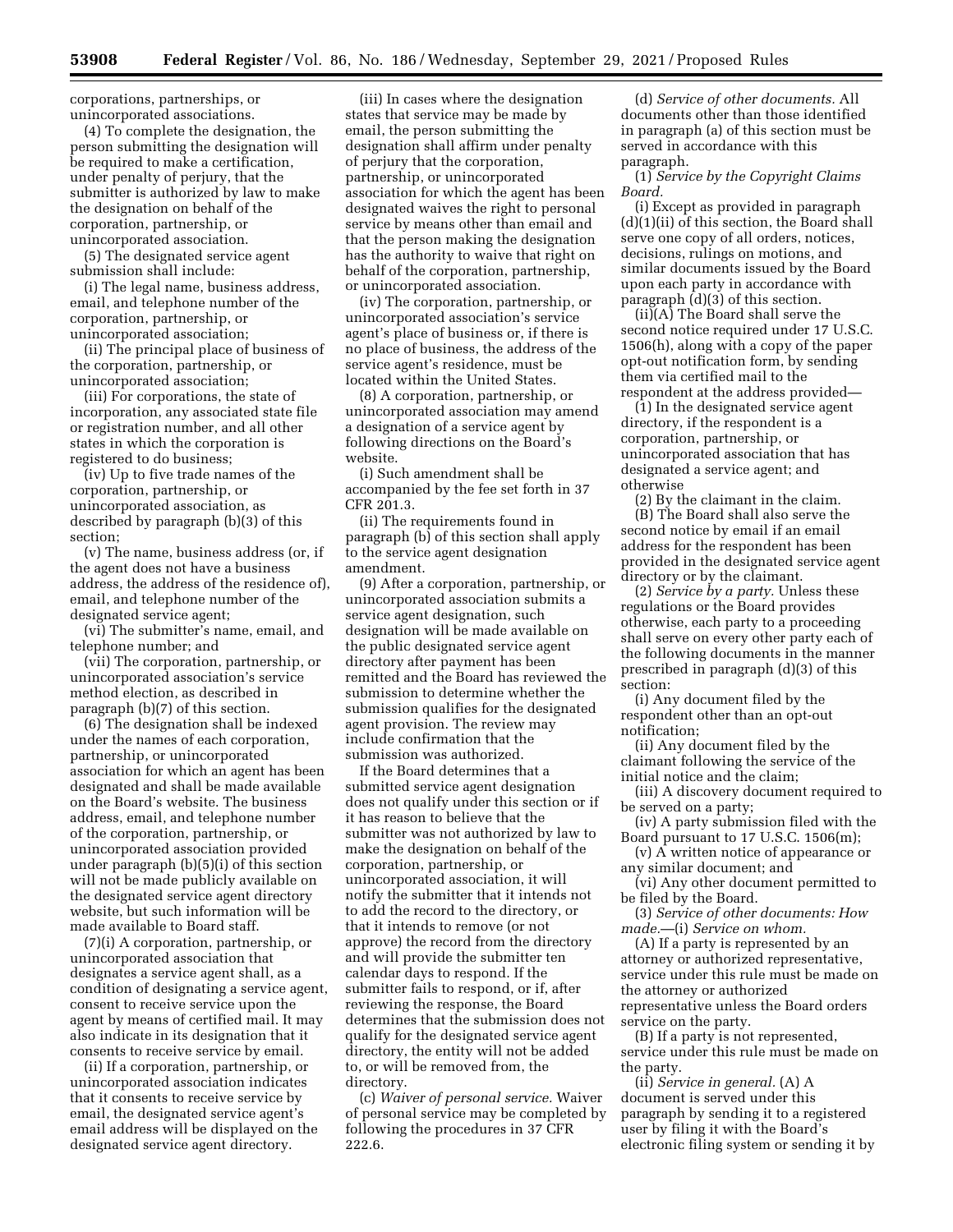other electronic means that the person to be served consented to in writing. For these service methods, service is complete upon filing or sending, respectively, but is not effective if the filer or sender learns that it did not reach the person to be served.

(B) A party who is not represented by counsel and who submits a certification pursuant to 37 CFR 222.5(e)(2)(ii) and serves that certification upon the other parties by one of the methods set forth in paragraphs (d)(1), (2), or (3) of this section may be excused from serving documents and receiving service of documents electronically by the means set forth in paragraph (d)(3)(ii)(A) of this section. Service of a document by or upon such a person shall be accomplished by—

*(1)* Mailing it to the person's last known address, in which event service is complete upon mailing it to the person;

*(2)* Emailing it to the person, if the person has consented to receive service by email;

*(3)* Handing it to the person; *(4)* Leaving it at the person's office with a clerk or other person in charge or in a conspicuous place in the office;

*(5)* Leaving it at the person's dwelling or usual place of abode with someone of suitable age and discretion who resides there.

(e) *Filing—*(1) *Required filings and certificate of service.* Other than service of the initial notice and claim, any document that is required to be served together with a certificate of service in cases where a certificate of service is required—must be filed with the Board within a reasonable time after service, but no later than thirty days after service was completed. Notwithstanding the above, unless the Board orders otherwise, discovery requests and responses must not be filed unless they are used in the proceeding, as needed, in relation to discovery disputes or submissions on the merits.

*(2) How filing is made—in general.* (i) A document is filed by submitting it electronically to the Board's electronic filing system.

(ii) A party who is not represented by counsel may be excused from the requirements set forth in 37 CFR  $222.5(e)(1)$  by submitting a statement to the Board certifying under penalty of perjury that the party is unable to use the Board's electronic filing system or that doing so would cause an undue hardship. The party must submit this statement on a form obtained from the Board. A party who submits such a statement may, file a document by—

(A) Email, to an email address as directed by the Board;

(B) Mail, by placing it in an envelope addressed to Copyright Claims Board, Library of Congress, James Madison Memorial Building, 101 Independence Avenue SE, Washington, DC 20559– 6000 or P.O. Box 71380, Washington, DC 20024–1380, with postage prepaid, and depositing it with the United States Postal Service or major commercial carrier, such as UPS or FedEx, for delivery;

(C) Hand delivery by a private party between the hours of 8:30 a.m. and 5:00 p.m. to the Copyright Office Public Information Office, Room LM–401 in the James Madison Memorial Building of the Library of Congress, in an envelope addressed as follows: Copyright Claims Board, U.S. Copyright Office, Library of Congress, James Madison Memorial Building, 101 Independence Avenue SE, Washington, DC 20559; or,

(D) Hand delivery by a commercial courier (excluding FedEx, UPS, and similar courier services); the envelope must be delivered to the Congressional Courier Acceptance Site (CCAS) located at Second and D Street NE, Washington, DC, addressed as follows: Copyright Claims Board, Library of Congress, James Madison Memorial Building, 101 Independence Avenue SE, Washington, DC 20559–6000.

(3) *Certificate of service.* (i) Except as provided in paragraph (e)(2) of this section, every document filed with the Board and required to be served upon all parties must be accompanied by a certificate of service signed by (or on behalf of) the party making the service.

(ii) For any filing that occurs after the filing of a response, no certificate of service is required when a document is served by filing it with the Copyright Claims Board's electronic filing system.

# **§ 222.6 Waiver of service.**

(a) *Content of waiver of service request.* The request for waiver of service form shall:

(1) Bear the name of the Copyright Claims Board;

(2) Include on the first page and waiver page the caption identifying the parties and the docket number;

(3) Be addressed to the respondent;

(4) Contain the date of the request;

(5) Notify the respondent that a legal proceeding has been commenced by the claimant(s) in the Board against the Respondent;

(6) Advise that the form is not a summons or official notice from the Board;

(7) Request that respondent waive formal service of summons by signing the enclosed waiver;

(8) State that a waiver of personal service shall not constitute a waiver of the right to opt out of the proceeding.

(9) Describe the effect of agreeing or declining to waive service;

(10) Include a waiver of personal service provided by the Board for respondent to sign that includes:

(i) An affirmation that the respondent is waiving service;

(ii) An affirmation that waiving service does affect respondent's ability to opt out of the proceeding;

(iii) An affirmation that respondent understands the requirement to opt out within 60 days of receiving the request;

(iv) The name, address, email address, and telephone number of the respondent; and

 $\overline{v}$ ) The typed, printed, or handwritten signature of the respondent, and if the signature is handwritten it shall be accompanied by a typed or printed name.

(b) *Delivery of request for waiver of service.* A claimant may request that a respondent waive personal service as provided by 17 U.S.C. 1506(g)(6) by delivering, via first class mail, the following to the respondent:

(1) A completed waiver of personal service form provided on the Board's website;

(2) The documents described in 37 CFR 222.3, including the initial notice and the claim; and

(3) An envelope, with postage prepaid and addressed to the claimant.

(c) *Completing waiver of service.* The respondent may complete waiver of service by returning the signed waiver form in the postage prepaid envelope to claimant by mail or, if the claimant also provides an email address to which the waiver of personal service form may be returned, by means of an email to which a copy of the signed form is attached. Waiving service does affect respondent's ability to opt out of proceedings.

(d) *Timing of completing waiver.* The respondent has 30 days from the date on which the request was sent to return the waiver form.

### **§ 222.7 Response.**

(a) *Filing a response.* A respondent who does not opt out within 60 days after receiving the initial notice shall begin participation before the Board by submitting a response through the electronic filing system using the response form provided by the Board, and serving the response form in the manner set forth in 37 CFR 222.5(d). Except as provided in this paragraph, to submit the response, the respondent must be a registered user of the electronic filing system. A respondent who is unable to use the electronic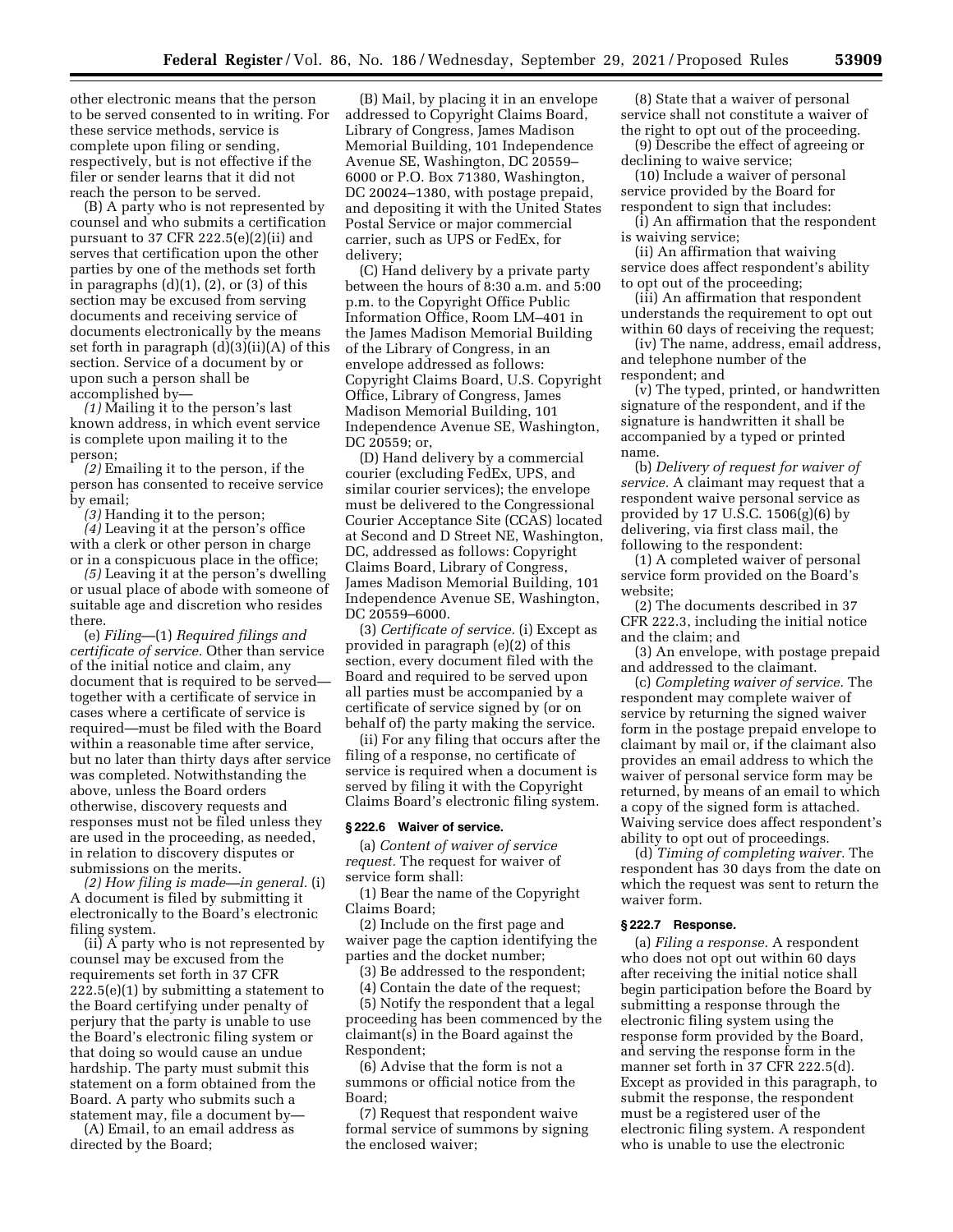filing system and submits the certification provided for in 37 CFR  $222.5(e)(2)(ii)$  may file a response by using printed forms and alternate submission instructions provided by the Board.

(b) *Content of response.* The response shall include:

(1) A caption identifying the parties and the docket number assigned by the Board;

(2) The name, address, phone number, and email of each respondent filing the response;

(3) A short statement, if applicable, disputing any facts asserted in the claim;

(4) For claims brought under 17 U.S.C. 1504(c)(1), a statement describing in detail the dispute regarding the alleged infringement, including any defenses as well as any reason why the Respondent believes there was no copyright infringement, including whether any exceptions and limitations as set forth in 17 U.S.C. 107 through 122 that are implicated;

(5) For claims brought under 17 U.S.C. 1504(c)(2), a statement describing in detail the dispute regarding the alleged infringement, including reasons why the respondent believes there was copyright infringement;

(6) For claims brought under 17 U.S.C. 1504(c)(3), a statement describing in detail the dispute regarding the alleged misrepresentation and an explanation of why the respondent believes the identified words do not constitute misrepresentation;

(7) Any counterclaims; and

(8) A certification under penalty of perjury that the information provided in the response is accurate and truthful to the best of the certifying party's knowledge. The certification shall include the typed, printed, or handwritten signature of the respondent(s), and if the signature is handwritten it shall be accompanied by a typed or printed name.

(c) *Additional matter.* The respondent may also include, as attachments to or files that accompany the Response:

(1) A copy of the certificate of copyright registration for a work that is the subject of the proceeding;

(2) A copy of the allegedly infringed work. This copy may also be accompanied by additional information, such as a hyperlink, that shows where the allegedly infringed work has been posted;

(3) A copy of the allegedly infringing material. This copy may also be accompanied by additional information, such as a hyperlink, that shows any allegedly infringing activity;

(4) A copy of the notification of claimed infringement that is alleged to contain the misrepresentation;

(5) A copy of the counter notification that is alleged to contain the misrepresentation; and

(6) Any other exhibits that play a significant role in setting forth the facts of the response.

(d) *Timing of response.* The respondent has 30 days from the issuance of the scheduling order to submit a response. If the respondent waived service, the respondent has an additional 30 days to submit the response.

(e) *Failure to file response.* A failure to file a response within the required timeframe will constitute a default under 17 U.S.C. 1506(u), and the Board will begin proceedings in accordance with 37 CFR 227.

### **§ 222.8 Counterclaim.**

(a) *Asserting a counterclaim.* Any party can assert a counterclaim falling under the jurisdiction of the Board that—

(1) Arises out of the same transaction or occurrence as the initial claim; or

(2) Arises under an agreement pertaining to the same transaction or occurrence that is subject to an initial claim of infringement, if the agreement could affect the relief awarded to the claimant.

(b) *Electronic filing requirement.* A party may submit a counterclaim through the electronic filing system using the response form or counterclaim form provided by the Board, and serving the counterclaim as provided in § 222.5. Except as otherwise provided in this paragraph, to submit the counterclaim, the respondent must be a registered user of the electronic filing system. A respondent who is unable to use the electronic filing system and submits the certification provided for in 37 CFR  $222.5(e)(2)(ii)$  may submit a counterclaim by using printed forms and alternate submission instructions provided by the Board.

(c) *Content of counterclaim.* The counterclaim shall include:

(1) The name of the party against whom the counterclaim is asserted;

(2) An identification of the counterclaim, which shall consist of at least one of the following:

(i) A claim for infringement of an exclusive right in a copyrighted work provided under 17 U.S.C. 106;

(ii) A claim for a declaration of noninfringement of an exclusive right in a copyrighted work provided under 17 U.S.C. 106; and

(iii) A claim under 17 U.S.C. 512(f) for misrepresentation in connection with—

(A) A notification of claimed infringement; or

(B) A counter notification seeking to replace removed or disabled material.

(3) For a counterclaim asserted under paragraph (b)(2)(i) of this section—

(i) Whether the counterclaimant is the legal or beneficial owner of rights in a work protected by copyright and, if there are any co-owners, their names;

(ii) The following information for each work at issue in the claim:

(A) The title of the work;

(B) The author(s) of the work;

(C) If a copyright registration has issued for the work, the registration number and effective date of registration;

(D) If an application for copyright has been submitted but a registration has not yet issued, the service request number (SR number) and registration application date; and

(E) The work's category, as set forth in 17 U.S.C. 102, or, if the counterclaimant is unable to determine which category is applicable, a brief description of the nature of the work;

(iii) A statement describing the facts relating to the alleged infringement, including, to the extent known:

(A) Which exclusive rights as set forth in 17 U.S.C 106 are at issue;

(B) The beginning date of the alleged infringement;

(C) The name(s) of the person(s) or organization(s) alleged to have infringed the work;

(D) The nature of the alleged infringement;

(E) Whether the alleged infringement has continued up to the date the claim was filed, or, if it has not, the date the alleged infringement ceased;

(F) Where the alleged act(s) of infringement occurred; and

(G) If the claim of infringement is asserted against an online service provider as defined in 17 U.S.C. 512(k)(1)(B) for infringement by reason of the storage of or referral or linking to infringing material that may be subject to the limitations on liability set forth in subsection 17 U.S.C. 512(b), (c), or (d), an affirmance that the counterclaimant has previously notified the service provider of the claimed infringement in accordance with 17 U.S.C. 512(b)(2)(E),  $(c)(3)$ , or  $(d)(3)$ , as applicable, and that the service provider failed to remove or disable access to the material expeditiously upon the provision of such notice;

(4) For a counterclaim asserted under paragraph (b)(2)(ii) of this section—

(i) The name of the party who is asserting that the counterclaimant has infringed a copyright;

(ii) The following information for each work alleged to have been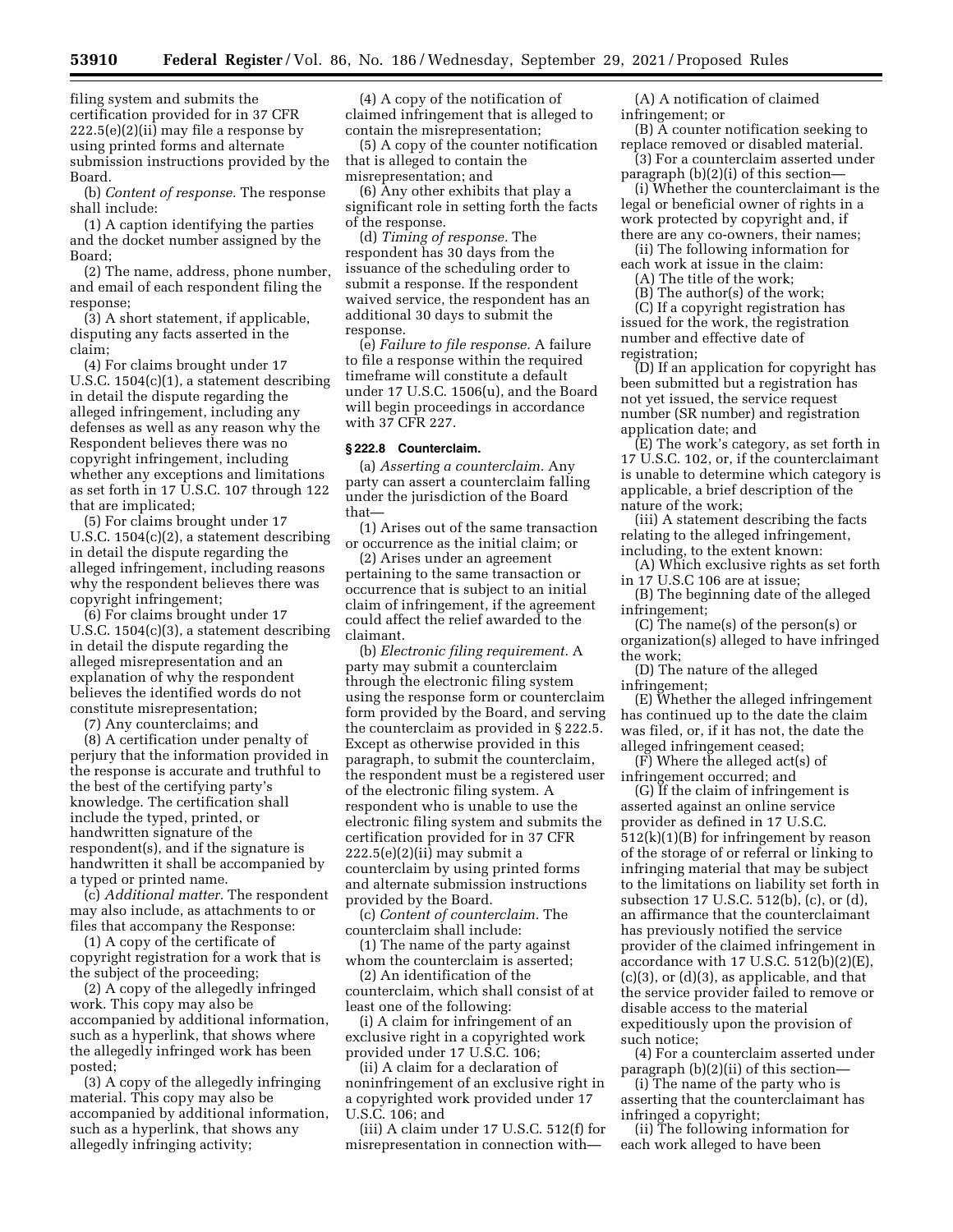infringed, if that information is known to the counterclaimant:

(A) The title;

(B) If a copyright registration has issued for the work, the registration number and effective date of registration;

(C) If an application for copyright has been submitted, but a registration has not yet issued, the service request number (SR number) and registration application date; and

(D) The work's category, as set forth 17 U.S.C. 102, or, if the counterclaimant is unable to determine which category is applicable, a brief description of the nature of the work;

(iii) A brief description of the activity at issue in the claim, including:

(A) Any exclusive rights as set forth in 17 U.S.C. 106 that may be implicated;

(B) The beginning and ending dates of the activities at issue;

(C) Whether the activities at issue have continued to the date the claim was filed;

(D) The name(s) of the person(s) involved in the activities at issue; and

(E) Where the activities at issue occurred;

(iv) A brief statement describing the reasons why the counterclaimant believes that no infringement occurred, including any relevant history or agreements between the parties and whether any exceptions and limitations as set forth in 17 U.S.C. 107 through 122 are implicated;

(5) For a counterclaim asserted under paragraph (b)(2)(iii) of this section—

(i) The sender of the notification of claimed infringement;

(ii) The recipient of the notification of claimed infringement;

(iii) The date the notification of claimed infringement was sent;

(iv) If a counter notification was sent in response to the notification—

(A) The sender of the counter notification;

(B) The recipient of the counter notification;

(C) The date the counter notification was sent; and

(D) A description of the counter notification;

(v) The words in the notification or counter notification that allegedly constituted a misrepresentation;

(vi) An explanation of why the identified words allegedly constituted a misrepresentation; and

(vii) An explanation of how the alleged misrepresentation caused harm to the counterclaimant(s);

(6) A statement describing the harm suffered by the counterclaimant(s) as a result of the alleged activity. For claims of infringement, this statement may

include a description of the profits attributable to the alleged infringement received by the counterclaimant(s) against whom the counterclaim is asserted.

(7) A statement describing the relationship between the initial claim and the counterclaim; and

(8) A certification under penalty of perjury that the information provided in the counterclaim is accurate and truthful to the best of the certifying party's knowledge. The certification shall include the typed, printed, or handwritten signature of the counterclaimant(s), and if the signature is handwritten it shall be accompanied by a typed or printed name.

(d) *Additional matter.* The counterclaimant may also include, as attachments to or files that accompany the counterclaim:

(1) A copy of the certificate of copyright registration for a work that is the subject of the proceeding;

(2) A copy of the allegedly infringed work. This copy may also be accompanied by additional information, such as a hyperlink, that shows where the allegedly infringed work has been posted;

(3) A copy of the allegedly infringing material. This copy may also be accompanied by additional information, such as a hyperlink, that shows any allegedly infringing activity;

(4) A copy of the notification of claimed infringement that is alleged to contain the misrepresentation;

(5) A copy of the counter notification that is alleged to contain the misrepresentation; and

(6) Any other exhibits that play a significant role in setting forth the facts of the counterclaim.

(e) *Timing of counterclaim.* A counterclaim must be served and filed at the time of the response unless the Board, for good cause, permits a counterclaim to be asserted at a subsequent time.

### **§ 222.9 Response to counterclaim.**

(a) *Filing a response to a counterclaim.* Within 30 days following the Board's issuance of notification that a counterclaim is compliant in accordance with 37 CFR part 224, a claimant against whom a counterclaim has been asserted (''counterclaim respondent'') shall serve a response to the counterclaim in the manner set forth in 37 CFR 222.5(d) and shall file the response to the counterclaim with the Board in the manner set forth in 37 CFR 222.5(e).

(b) *Content of response to a counterclaim.* The response to a counterclaim shall include:

(1) A caption identifying the parties and the docket number;

(2) The name, address, phone number, and email address of each counterclaim respondent filing the response;

(3) A short statement, if applicable, disputing any facts asserted in the counterclaim;

(4) For counterclaims brought under 17 U.S.C. 1504(c)(1), a statement describing in detail the dispute regarding the alleged infringement, including any defenses as well as any reason why the counterclaim respondent believes there was no infringement of copyright, including any exceptions and limitations as set forth in 17 U.S.C. 107 through 122 that are implicated;

(5) For counterclaims brought under 17 U.S.C. 1504(c)(2), a statement describing in detail the dispute regarding the alleged infringement, including reasons why the counterclaim respondent believes there is infringement of copyright;

(6) For counterclaims brought under 17 U.S.C. 1504(c)(3), a statement describing in detail the dispute regarding the alleged misrepresentation and an explanation of why the counterclaim respondent believes the identified words do not constitute misrepresentation; and

(7) A certification under penalty of perjury that the information provided in the response to the counterclaim is accurate and truthful to the best of the certifying party's knowledge. The certification shall include the typed, printed, or handwritten signature of the Counterclaim Respondent(s), and if the signature is handwritten it shall be accompanied by a typed or printed name.

(c) *Additional matter.* The counterclaim respondent may also include, as attachments to or files that accompany the counterclaim response:

(1) A copy of the certificate of copyright registration for a work that is the subject of the proceeding;

(2) A copy of the allegedly infringed work. This copy may also be accompanied by additional information, such as a hyperlink, that shows where the allegedly infringed work has been posted;

(3) A copy of the allegedly infringing material. This copy may also be accompanied by additional information, such as a hyperlink, that shows any allegedly infringing activity;

(4) A copy of the notification of claimed infringement that is alleged to contain the misrepresentation;

(5) A copy of the counter notification that is alleged to contain the misrepresentation; and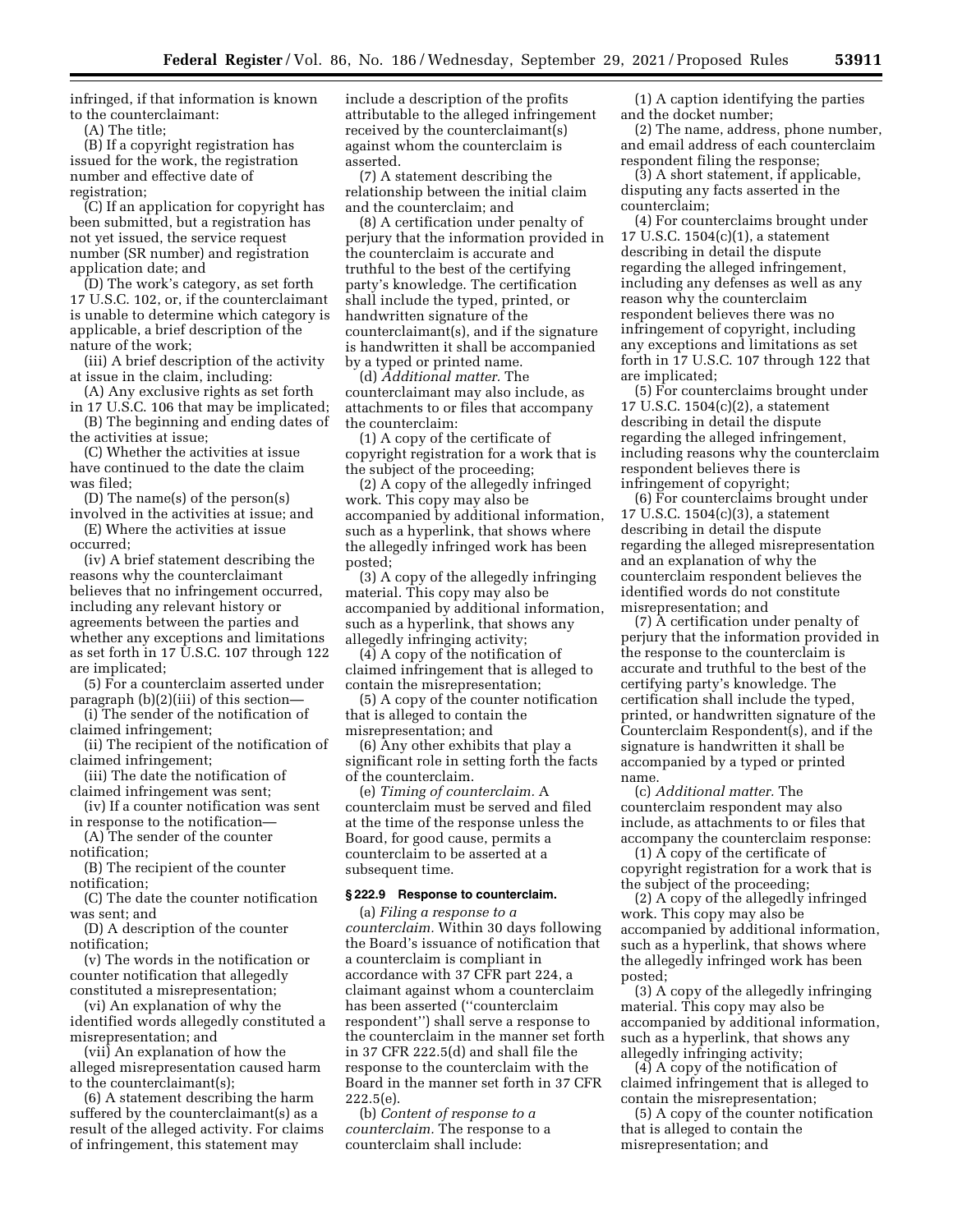(6) Any other exhibits that play a significant role in setting forth the facts of the counterclaim response.

(d) *Failure to file counterclaim response.* A failure to file a counterclaim response within the required timeframe will constitute a default under 17 U.S.C. 1506(u), and the Board will begin proceedings in accordance with 37 CFR 227.

### **PART 223—OPT-OUT PROVISIONS**

■ 5. The authority citation for part 223 continues to read as follows:

**Authority:** 17 U.S.C. 702, 1510.

■ 6. Revise § 223.1 to read as follows:

#### **§ 223.1 Respondent's opt-out.**

(a) *Effect of opt-out on particular proceeding.* A respondent may opt out of a proceeding before the Board pursuant to 17 U.S.C. 1506(i) following the procedures set forth in this regulation. A respondent's opt out will result in the dismissal of the claim without prejudice.

(b) *Content of opt-out notification.*  The respondent's opt-out notification shall include:

(1) The docket number assigned by the Board and contained in either the *initial notice* served by the claimant or the second notice;

(i) The respondent's name;

(ii) The respondent's address;

(2) The respondent's affirmation that the respondent will not appear before the Board with respect to the claim served by the claimant;

(3) A certification under penalty of perjury that the individual completing the notification is the respondent identified in the claim served by the claimant; and

(4) The typed, printed, or handwritten signature of the respondent, and if the signature is handwritten, it shall be accompanied by a typed or printed name.

(c) *Process of opting out.* Upon being properly served with a notice and claim, a respondent may complete the opt-out process by—

(1) Completing and submitting the online opt-out notification form identified in the initial notice and second notice and made available on the Board's website. An online opt-out is not complete unless a confirmation code provided with the initial notice or second notice is included in the submission; or,

(2) Completing the paper opt-out notification form included with the initial notice and second notice and delivering it to the Board, by one of the methods described in 37 CFR  $222.5(e)(ii)(A)$  through  $(D)$ .

(d) *Timing of opt-out.* The respondent has 60 days from the date of service or waiver of service to provide notice of its opt-out election. When the last day of that period falls on a weekend or a Federal holiday, the ending date shall be extended to the next Federal work day.

(1) When opting out via the online form under paragraph (c)(1) of this section, the respondent's opt out notification must be completed by midnight Eastern Time on the last day of the opt out period.

(2) When opting out under paragraph (c)(2) of this section, the respondent's opt out notification must be postmarked, dispatched by a commercial carrier, courier, or messenger, or hand delivered to the Office no later than the 60 day deadline.

(e) *One opt-out per respondent.* In claims involving multiple respondents, each respondent who elects to opt out must separately complete the opt-out process.

(f) *Confirmation of opt-out.* When a respondent has completed the opt-out process, the Board will notify all parties to the proceeding.

(g) *Effect of opt-out on refiled claims.*  If the claimant attempts to refile a claim against the same respondent(s), covering the same acts and the same theories of recovery after the respondent's initial opt-out notification, the Board will apply the prior opt-out election and dismiss the claim.

(h) *Effect of opt-out on unrelated claims.* The respondent's opt-out for a particular claim will not be construed as an opt-out for claims involving different acts or different theories of recovery. ■ 7. Add part 224 to read as follows:

# **PART 224—REVIEW OF CLAIMS BY OFFICERS AND ATTORNEYS**

Sec.<br>224.1

Compliance review.

224.2 Dismissal for unsuitability.

**Authority:** 17 U.S.C. 702, 1510.

#### **§ 224.1 Compliance review.**

(a) *Compliance review by Copyright Claims Attorney.* Upon the filing of a claim or counterclaim with the Board, a Copyright Claims Attorney shall review the claim for compliance as provided in this section.

(b) *Substance of compliance review.*  The Copyright Claims Attorney shall review the claim or counterclaim for compliance with all legal and formal requirements for a claim or counterclaim before the Board, including:

(1) The provisions set forth under this subchapter;

(2) The requirements set forth in 17 U.S.C. 1504(c), (d), and (e)(1); and

(3) Whether the allegations in the claim or the counterclaim clearly do not state a claim upon which relief can be granted.

(c) *Issuing finding.* Upon completing a compliance review, the Copyright Claims Attorney will notify the party that submitted the document in accordance with 37 CFR 222.5 and 17 U.S.C. 1506(f) by—

(1) Informing the claimant or counterclaimant that the claim or counterclaim has been found to comply with the applicable statutory and regulatory requirements and instructing the claimant to proceed with service under 37 CFR 222.5 and 17 U.S.C. 1506(e); or

(2) Informing the claimant or counterclaimant that the claim or counterclaim, respectively, does not comply with the applicable statutory and regulatory requirements and identifying the noncompliant issue(s) according to the procedure set forth in 17 U.S.C. 1506(f).

(d) *Clearance is not endorsement.* The finding that a claim or counterclaim complies with the applicable statutory and regulatory requirements does not constitute a determination as to the validity or of the allegations asserted or other statements made in the claim or counterclaim.

(e) *No factual investigations.* For the purpose of the compliance review, the Copyright Claims Attorney shall accept the facts stated in the claim or counterclaim materials, unless they are contradicted by information provided elsewhere in the materials or in the Board's records. The Copyright Claims Attorney will not conduct an investigation or make findings of fact; however, the Copyright Claims Attorney may take administrative notice of facts or matters that are well known to the general public, and may use that knowledge during review of the claim or counterclaim.

# **§ 224.2 Dismissal for unsuitability.**

(a) *Review by Copyright Claims Attorney.* During the review of the claim under 37 CFR 224.1, the Copyright Claims Attorney shall review the claim or counterclaim for unsuitability on grounds set forth in 17 U.S.C. 1506(f)(3). If the Copyright Claims Attorney concludes that the claim should be dismissed for unsuitability, the Copyright Claims Attorney shall recommend to the Copyright Claims Board that the Board dismiss the claim and shall set forth the basis for that conclusion.